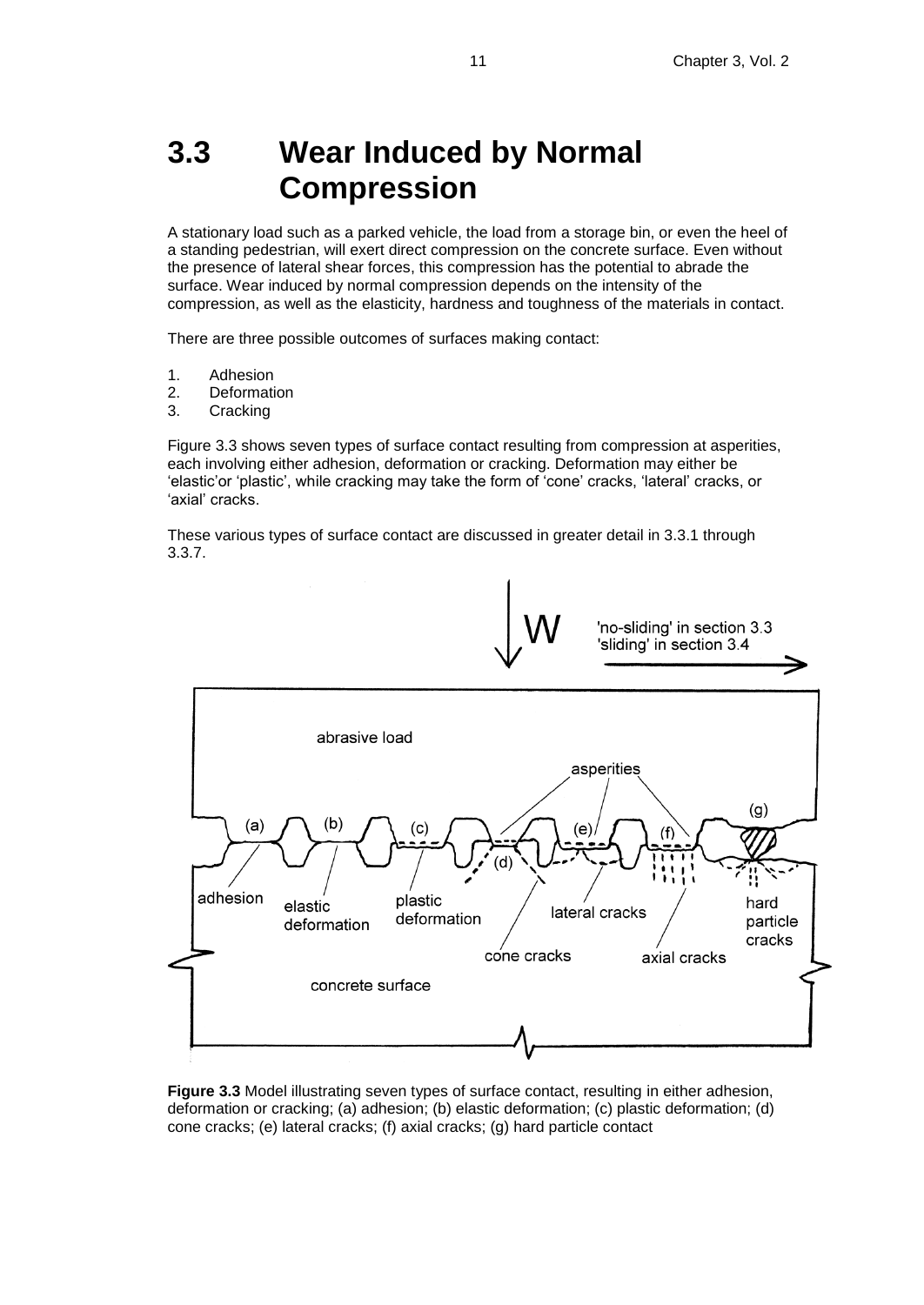## **3.3.1 Adhesion**

Adhesion is the force of attraction between two surfaces in intimate contact as a result of attractions between their respective atoms or molecules. Compression between two surfaces brings the asperities of the surfaces into intimate contact, as shown in figure 3.3(a) and therefore is something of a 'catalyst' in the adhesion process.

The atomic bonds responsible for adhesion may be ionic (attraction of oppositely charged ions), covalent (where two atoms are associated by sharing their outer shell electrons), or metallic (where the outer shell electrons move throughout the crystal, attracted to the +ve cores of all the cations, so holding the crystal together). For example the strong adhesive forces operating between certain metals across asperity junctions is the result of metallic bonding between the respective atoms of the two metals.

Intermolecular bonds, on the other hand, known as van der Waal's forces, are much weaker than atomic bonds.

Adhesion, is really only of any consequence in metals where the two surfaces in contact are very smooth, ductile, and atomically clean. For example if the rounded end of a brass or steel rod is degreased and abraded to remove some of the surface contamination (e.g. oxides), and then pressed onto the freshly scraped surface of a block of indium, strong adhesion will occur, requiring appreciable force to detach the rod. On inspection separated fragments of indium are seen to adhere to the rod, showing that the adhesive forces at the interface are stronger than the cohesive strength of the indium itself. This amounts to adhesive wear.

However, all metals other than gold oxidise to some extent, and this layer of oxidised material very substantially reduces adhesive attraction. Gaseous films of oxygen and water vapour further undermine intimate contact and so the potential for adhesive wear.

Adhesive forces (of covalent, ionic or van der Waals origin) are also present between certain brittle materials in contact, but are not nearly as significant as in clean metals in the absence of oxygen. (Hutchings(1992) reports on adhesive forces in ceramics). It is probable that some covalent bonds will develop between concrete and an abrasive particle that is calcareous or siliceous in nature. An example may be a loose aggregate particle lying on a concrete surface that is compressed by a truck tyre. The high stress exerted by the aggregate particle upon the concrete surface will doubtless cause some crushing of asperities on both the aggregate particle and the concrete surface. It is therefore conceivable that the two surfaces make atomically clean contact at the points where asperity crushing has occurred, and some transfer of material by adhesion may occur. However, the brittle material will also deform elastically in other regions where a less severe form of contact is made. The elastic strain energy in these regions, associated with elastic deformation, will generally exceed whatever adhesive forces may occur at other asperities, so that on unloading the adhesive bonds are broken, and the surfaces are not held together. To what extent material is transferred (possibly on an atomic scale) from one surface to another when asperity contact is broken is not known. To the author's knowledge, no attempt has ever been made to quantify such adhesion wear effects in concrete.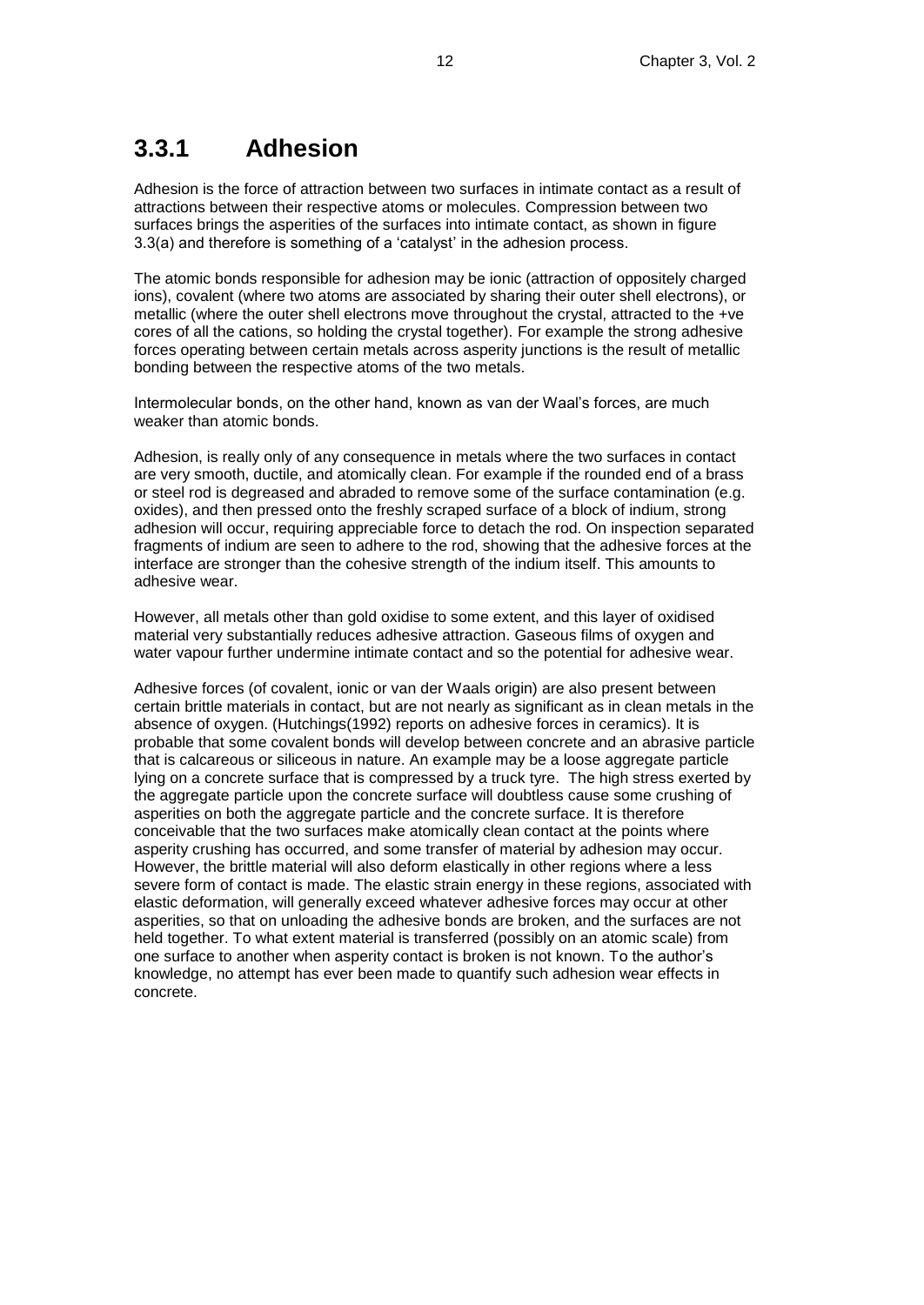## **3.3.2 Elastic Deformation**

The degree of damage/wear that stationary loads inflict on concrete surfaces depends on how concentrated the load is, and this is normally understood as force divided by the apparent area of contact. More important however is the pressure experienced at the many individual microscopic asperities. Clearly very smooth surfaces in contact will have vastly more contact points to distribute the load than relatively rough surfaces, so that the level of stress in the former may remain in the elastic realm while that of the latter will be sufficiently high to cause plastic deformation or crushing.

### **3.3.2.1 Smooth-Surface Contact**

If both surfaces are sufficiently smooth and aligned, there will be so many contact points that the concrete asperities will respond elastically to the applied compression. This means that the strain goes out of the asperities immediately the load is removed, with no damage to the asperities and consequent loss of material i.e. wear (ignoring any possible adhesion here).

Figure 3.4 illustrates a 'smooth-surface contact'. The concrete is idealistically considered to be perfectly smooth, while the applied load is shown to have many asperities, considered in this example to be spherical shaped at their points of contact, and all making equal contact with the concrete. In the initial stages of applying the load, its asperities deform the softer concrete elastically.



**Figure 3.4** Microscopic presentation of contact between an array of hard and even protuberances pressing down on an idealistically smooth surface, resulting in elastic compression. The protuberances may for example model the asperities of a polished surface.

(This situation may also be reversed, i.e. the concrete protrusions may be larger relative to those of the load, particularly if the applied load is a smooth surface like a ball bearing, or a polished steel pad. The resulting effect, given further on in equations, 3.1 through 3.4 will nevertheless still be the same).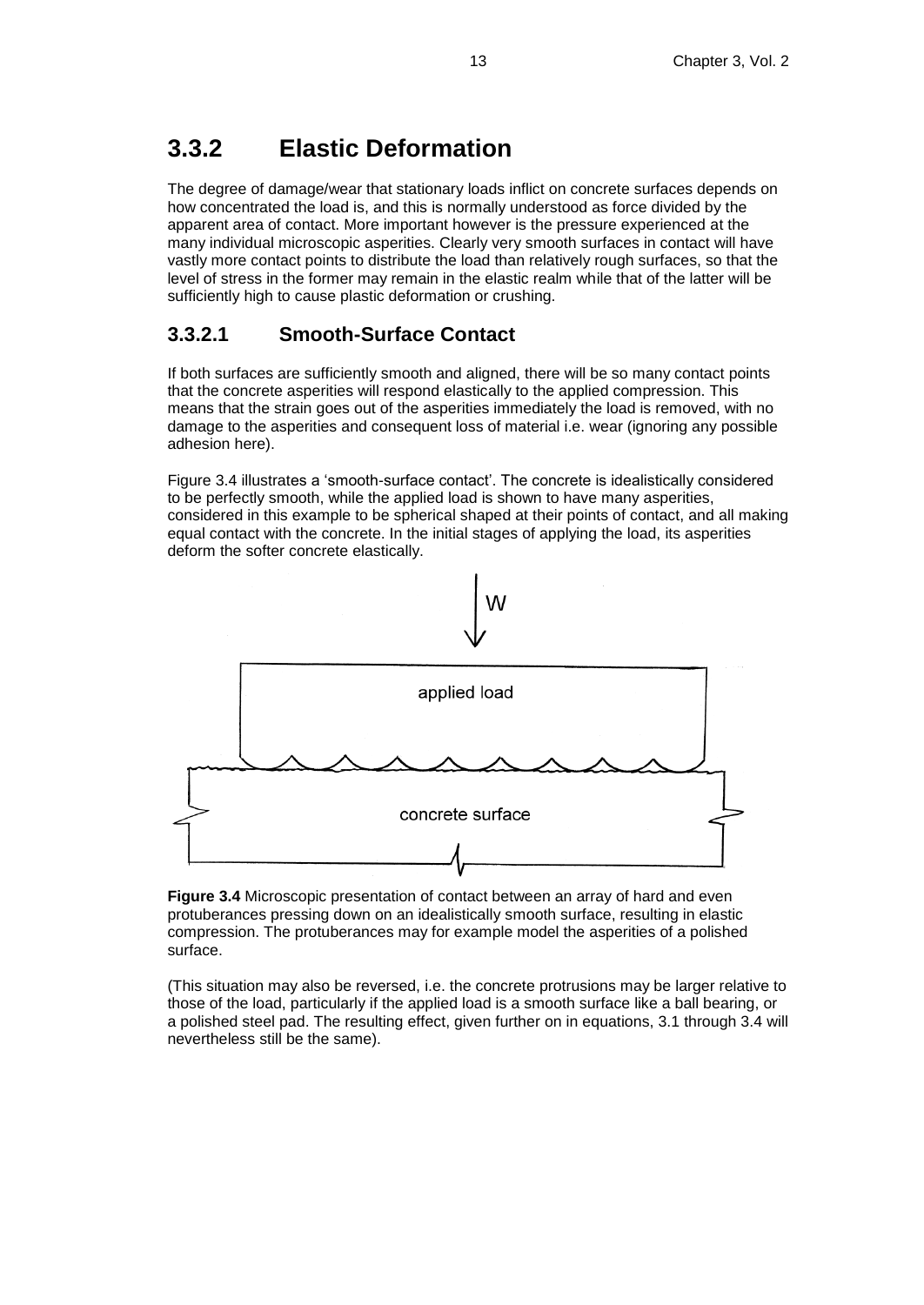#### **3.3.2.2 Blunt-Object Contact**

Figure 3.3 (b) represents a single asperity of the load making contact with a single 'blunt' asperity of the counterface. If this asperity is considered to be spherical at its tip, then it will resemble figure 3.5, or one of the asperities of figure 3.4.



**Figure 3.5** Contact between a hard smooth spherical load pressing down on an idealistically smooth concrete surface. [Hutchings(1992), pg15].

Hertz showed that for a hard spherical indenter penetrating a softer counterface, both materials acting elastically, the radius of the contact circle of figure 3.5 is given by:

 $a = (3Wr/4E)^{1/3}$  …….(3.1)

where:

 $w =$  the load on an individual asperity  $r =$  radius of the asperity  $E =$  and average elastic modulus given by the expression:

 $1/E = (1 - \gamma_1^2)/E_1 + (1 - \gamma_2^2)/E_2$  ......(3.2)

where  $E_1$  and  $E_2$ ,  $\gamma_1$  and  $\gamma_2$  represent the elastic moduli and Poison's ratios of the two respective surfaces.

It follows that the mean contact pressure is given by:

 $p_{mean} = w/\pi a^2 \dots (3.3)$ 

The maximum pressure is given by:

 $p_{max} = 3/2 \times p_{mean} \dots (3.4)$ 

The pressure distribution in the material beneath the hard sphere is indicated in figure 3.6.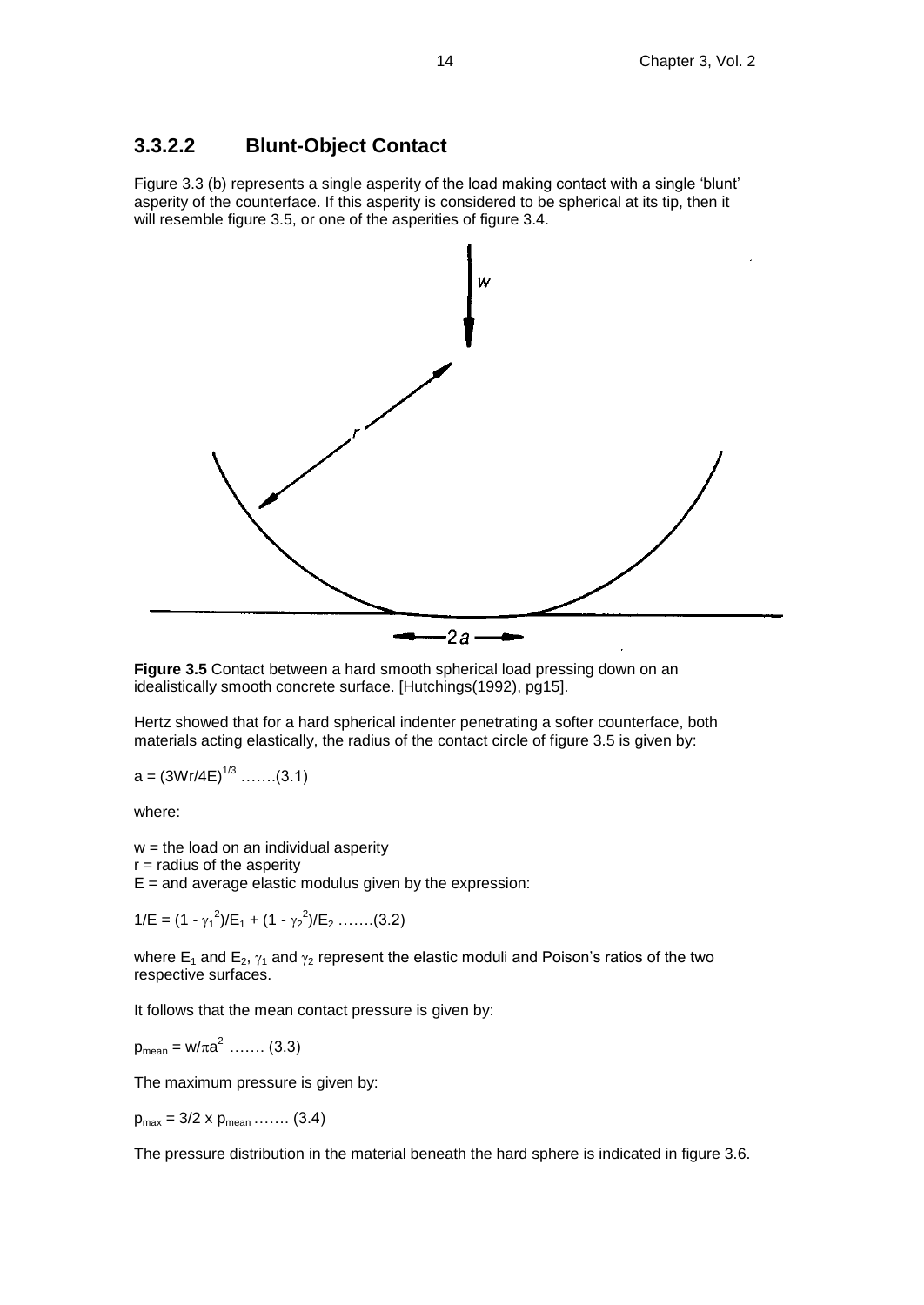

**Figure 3.6** The distribution of normal stress (contact pressure) under a sphere loaded elastically against a plane. [Hutchings(1992), pg15].

Greenwood and Williamson applied Hertz's model for a surface where the asperities have a statistical distribution in terms of height, shape, and spacing, and found that:

 $W = 4/3N.E.r^{1/2} d^{(0)}y (z-d)^{3/2} \cdot \phi(z) dz \dots (3.5)$ 

Where:

 $N =$  the number of asperities that support the total load W (i.e.  $W = N.w$ ) y = height of the profile of the surface above a reference plane  $z =$  the initial height of the asperities above the reference plane prior to compression d = the height of the asperities above the reference plane after compression r and E are the same as in equations (3.1) and (3.2)

Note that z-d therefore represents the shortening of the asperities associated with the elastic compression

 $d^{\infty}$ φ(z)dz is the probability of z>d

Sectional conclusion: Mathematical models (expressions 3.1 through 3.5) have been developed that relate the applied load to the local geometry and the elastic moduli of the materials. It may be said that elastic deformation occurs where the compression in opposing asperities does not exceed the elastic limit of either surface. Elastic deformation 'disappears' on unloading, the material resuming its original form. Elastic deformation is therefore not associated with loss of material. Were it not for this concrete roads and floors would soon abrade away. But the relatively soft contact between a rubber tyre or leather sole ensures that these mechanisms apply in the majority of contacts.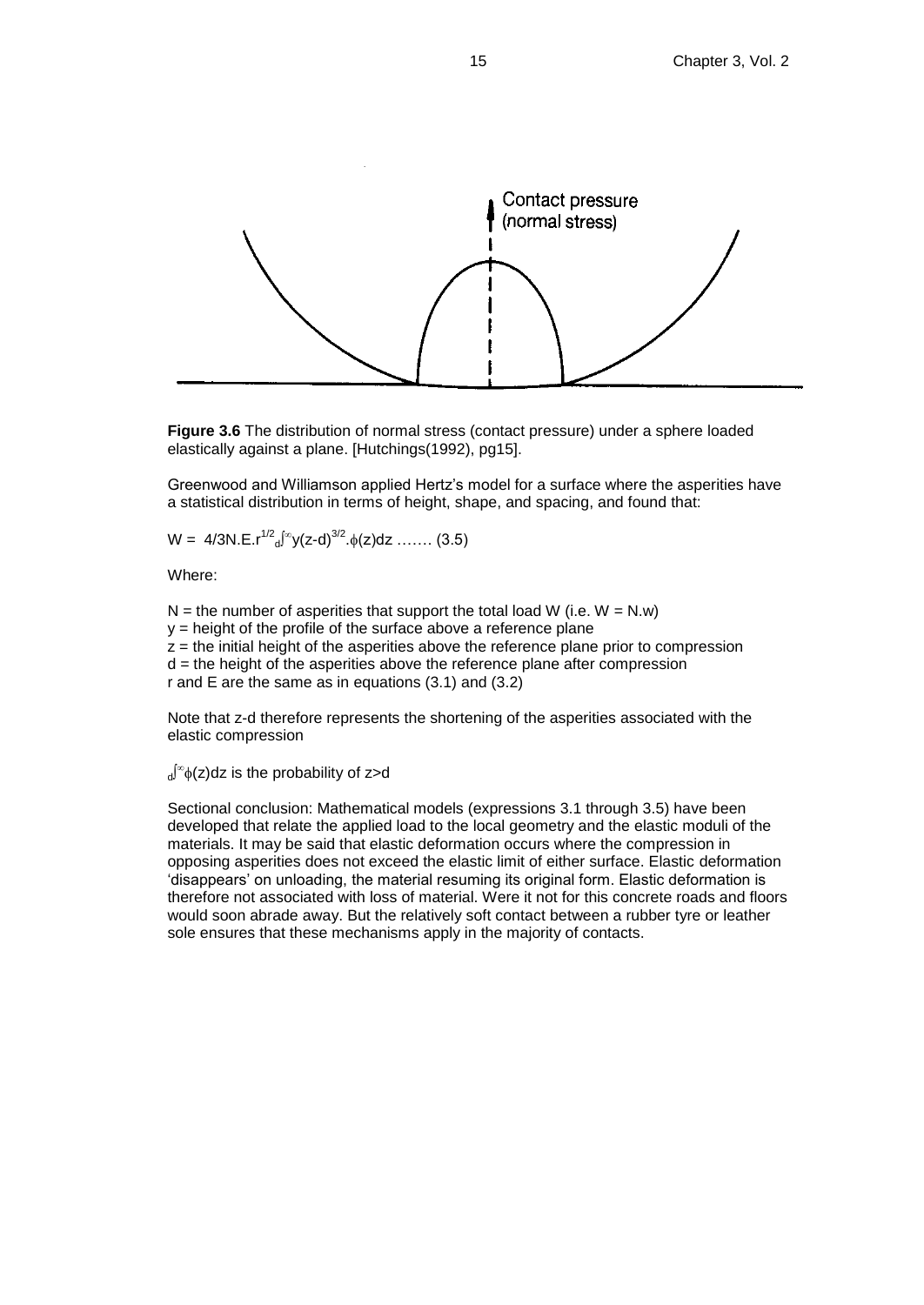## **3.3.3 Plastic Deformation**

A metal or other surface that is coarsely ground rather than polished will have higher, fewer, and asperities that are less even, and the load is therefore substantially increased at the contact points. Therefore the probability of a given load resulting in plastic deformation is substantially increased, and in figure 3.3(c) the asperity of the hard load is shown to have depressed/deformed (in a platic sense) the oppossing asperity of the softer counterface.

In metals, once the yield criterion, Y, is satisfied, plastic flow begins at a depth of 0,47a beneath the surface of a hard spherical indenter of radius r (the indenter, at its tip, may be considered to have a configuration similar to figure 3.5). With further increase in load the zone of plastic deformation eventually reaches the surface. At this stage the radius 'a' is still less than r/100, and the load W has increased by a factor of 50 to 100 relative to the load corresponding to the beginning of plastic flow. The mean pressure,  $p_{mean} = 3Y$ . With further increases in load, there is a substantial flow of material while  $p_{mean}$  remains constant, so that the area becomes directly proportional to W.

Even in a brittle heterogeneous material such as concrete, it is probable that a degree of *plastic* behaviour takes place after the concrete ceases to behave in a fully elastic sense, and *before* brittle fracture in the form of the Hertzian cone cacks (see later in fig 3.8) occurs. This can be expected in the immediate vicinity of the concentrated load. 'Densification' rather than plasticity probably more aptly describes this post yield behaviour in concrete, the high compressive stresses resulting in localised microscopic crushing and consolidation, as pore cavities and microscopic air voids are closed up.

According to Hutchings(1992) the proportion of asperity contacts in a material under load at which plastic flow has occurred depends on the value of the plasticity index,  $\psi$ , where:

$$
\psi = \mathsf{E}/\mathsf{H}(\sigma^*/r)^{1/2} \dots \dots \dots (3.6)
$$

where:

r and E are as per equations (3.1) and (3.2). Note that E is related to the modulus of both surfaces.

H = the indentation hardness of the surface ( $\approx$  3Y)

 $\sigma^*$  = the standard deviation of the distribution of the asperity heights

The quantity  $(\sigma^*/r)^{1/2}$  is approximately equal to the average slope of the asperities, and it will be shown that this explains why very smooth surfaces behave more elastically than do rough surfaces.

Equation 3.6 is indeed very useful in predicting a surfaces's response to stress. A material with a low plasticity index implies predominantly elastic deformation, and conversely a high plasticity index implies that plastic deformation dominates. From expression (3.6) it is evident that a high plasticity index follows when the ratios E/H and  $(\sigma^*$ /r)<sup>1/2</sup> are relatively high. This expression explains why mild steel behaves more plastically than a cold worked steel. Both have the same elastic modulus, but mild steel has a much lower indentation hardness and hence higher E/H ratio.

Furthermore the expression  $(\sigma^* / r)^{1/2}$ , which approximately represents the average slope of the hills and valleys of the surfaces's asperities, explains why the surface of a machined plate, with characteristic deep and closely spaced grooves, will deform plastically under a given load relative to a polished surface. (The polished plate has many more contact points to sustain the load, thus retaining elastic behaviour. The surface of the applied load is assumed to be conformal, hard and smooth for both cases).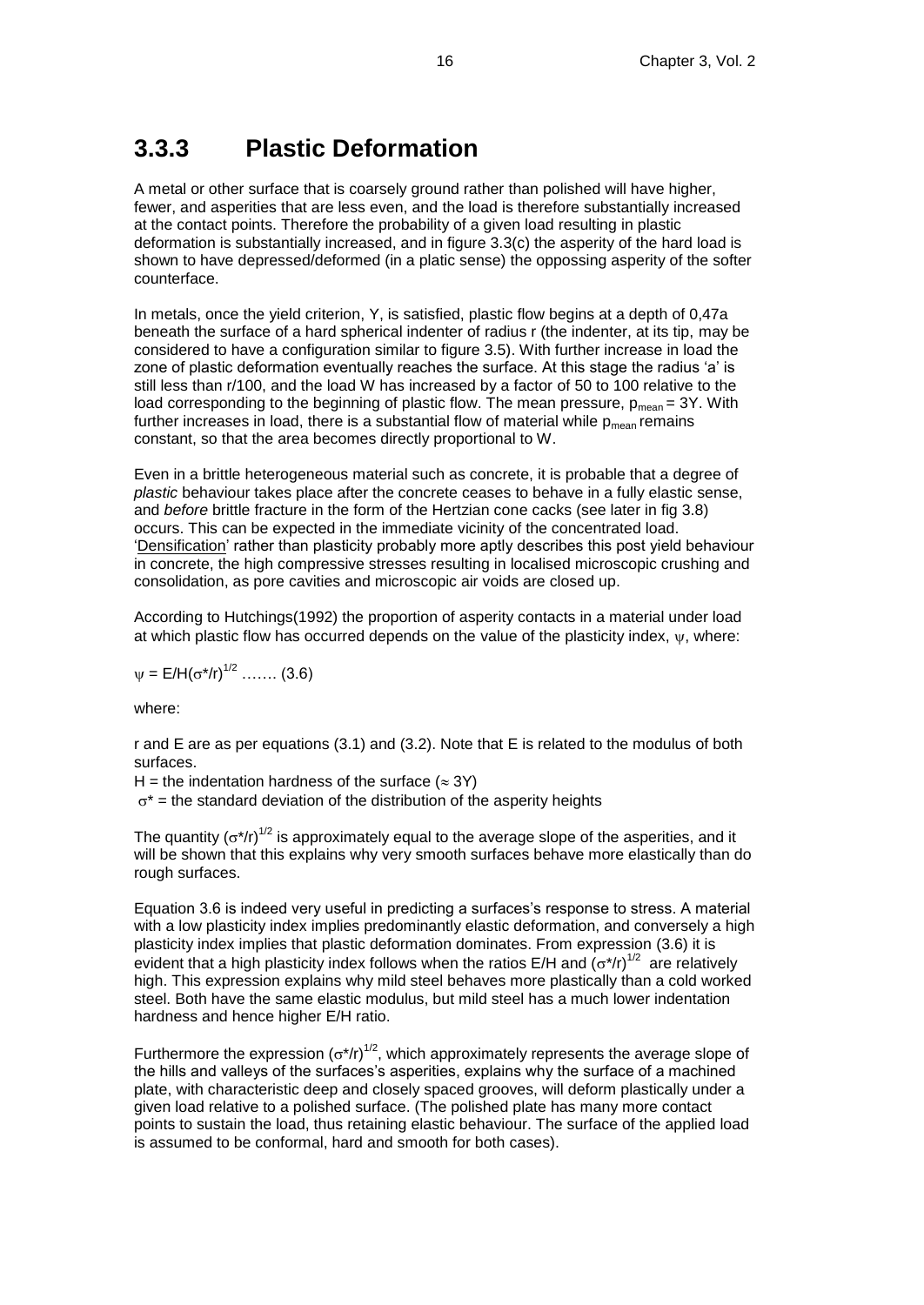The effect of roughness on the plasticity index is shown in figure 3.7.

However, concrete only has limited plastic behaviour, which should in any event be understood predominantly as irreversable denisificaton.



**Figure 3.7** The effect of surface-roughness (as reflected by the plasticity index  $\psi$ ) on the mode of deformation of asperities (plastic or elastic), for aluminium surfaces. [Hutchings(1992), pg20, from Tabor D, Friction, lubrication and wear, in Matijevic E (Ed), *Surface and Colloid Science* vol. 5, John Willey, 1972, pp 245-312]. Note that since all these surfaces are made of aluminium E/H is constant.

Concrete is known to have a much lower elastic modulus than steel, generally varying from a tenth to a quarter, depending mainly on compressive strength and aggregate selection. On the other hand H in concrete may be comparable or even superior to that of steel. [Hutchings(1992) shows that the indentation hardness of quartz, a common aggregate in concrete, ranges between 750 –1200 HV, which compares very favourably with that of Ferrite ( $\alpha$ -Fe), ranging between 70 – 200, and that of chromium, ranging between 100 – 170 and that of tungsten, ranging between 260 – 1000]. Therefore in the expression E/H a lower numerator and equivalent or even higher denominator means that this ratio is much lower for concrete, and the material will therefore have a low plasticity index, especially in its elastic phase. However, in order for it to respond elastically, both the surface of the applied load and that of the concrete (counterface) will need to be very smooth as in 'very fine polish' in figure 3.7. Alternatively, the applied load should be very conformal (have the same shape of the counterface) as in rubber or leather.

Figure 3.7 also predicts that for a given value  $\Psi$ , there is a shift from an elastic response to a plastic behaviour as the load increases. On the other hand metals mostly deform plastically. They behave elastically at their asperities only if the surfaces are very smooth, conformal, and lightly loaded.

Figure 3.7 shows that the proportion of the asperity contacts that become plastic is determined both by the value of the plasticity index and the nominal pressure, but in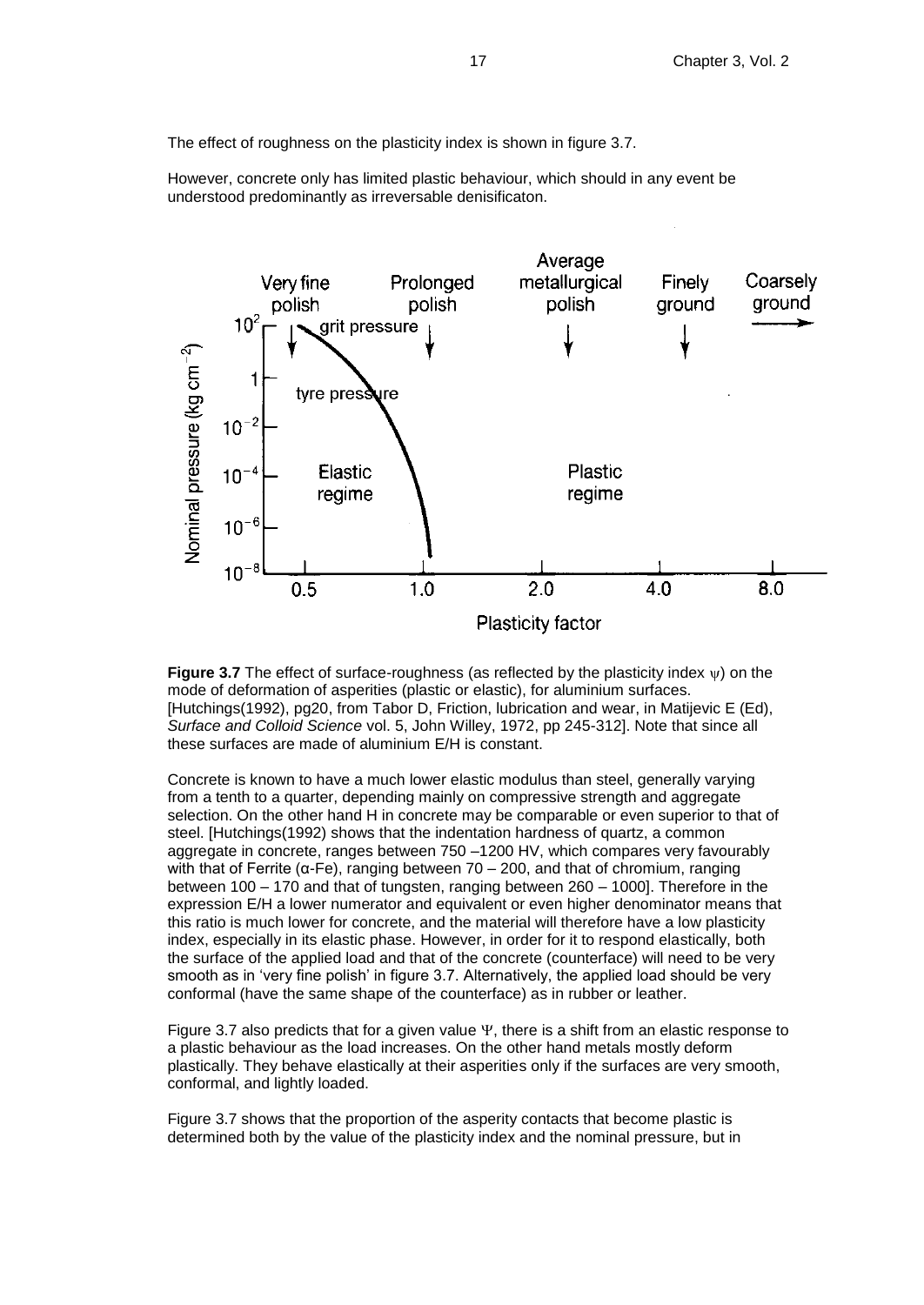practice the plasticity index is far more important than the applied load, and dominates the behaviour.

To conclude it may be said that plastic deformation occurs where the level of compression exceeds the elastic limit of the material in question, causing yield or plastic flow. Characteristically metals deform plastically at their asperities, whereas in brittle materials 'plastic' behaviour may be synonymous with 'densification'. The plasticity index is a very good indicator of whether a material will respond elastically or plastically, with plastic behavior favored in relatively rough surfaces with a high E and low H, and subject to higher loads. The effects of plastic deformation are permanent. Particularly in metals plastic deformation eventually leads to work hardening, loss in ductility, and fatigue. This results in some loss of asperity material.

#### **Transition from Elastic/plastic deformation to Brittle Fracture**

The foregoing discussions have shown that brittle materials, if sufficiently lightly and conformally loaded will deform elastically, with negligible wear. As the load increases a degree of plastic deformation/densification occurs.

However, in concrete, as load and stress increase, brittle fracture follows soon after the onset of plastic deformation. This is the most severe mode of abrasion wear.

In non-homogeneous ceramics the early stages of wear may be identified by cracks along grain boundaries leading to the loss of individual grains. However with increasing load, wear is identified with inter-granular fracture or even trans-granular fracture.

These mechanisms may also be identified in concrete/mortar. In this instance the aggregate/paste transition zone is known to be the weakest link (see section 2.5 for a fuller discussion on the transition zone). Cracks in this area are likely to lead to the loss of aggregate particles. With increasing load, inter-granular fractures and finally trans-granular fractures can also be expected.

Cracking is thus the third possible outcome of contact between surfaces, and generally occurs in brittle materials when subjected to a concentrated force.

Three types of cracks are considered below; cone cracks: lateral cracks; and axial cracks. With all three of these cracking mechanisms, cracks will initiate in the transition zone, progress to inter-granular and finally transgranular cracks may be expected. These concepts are explained in geater detail in 3.3.6.4.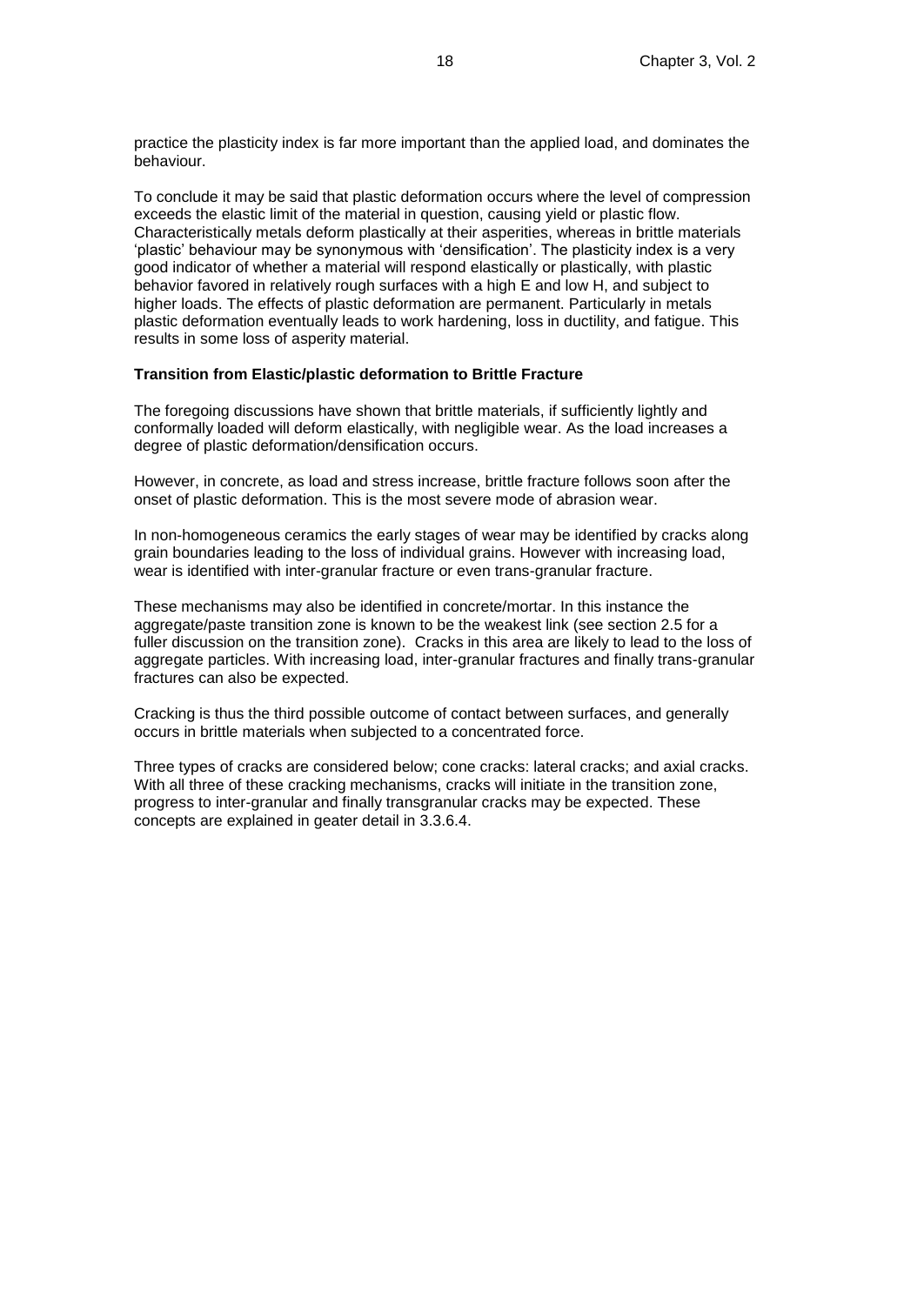## **3.3.4 Cone cracks**

Hertzian cone cracks come about as a result of a hard but relatively blunt object pressing upon the surface of a brittle material. This is identified in figure 3.3 (d) on a microscopic/asperity scale. As the load increases, the material responds elastically, while a tensile stress,  $\sigma$ , develops in a direction normal to an inverted truncated cone (see figure 3.8), starting where the hard object comes out of the surface, (see fig 3.8). At a critical point, the material can no longer sustain any further increase in load. This corresponds to the maximum tensile stress  $\sigma_{rms}$  acting at the edge of the circle of contact, at which point the concrete develops a classical Hertzian cone crack, with:

 $\sigma_{r \text{max}} = (1 - 2\gamma)$ .  $p_{\text{mean}}$  ……. (3.7)

where

 $y =$  Poison's ratio of the counterface, and

 $p_{mean} = w/(\pi a^2)$ , as in equation 3.3



**Figure 3.8** Microscopic presentation of contact between a hard smooth steel ball pressing down on an idealistically smooth concrete surface such that a Hertzian cone crack is generated. [Hutchings(1992), pg117].

This crack is generally not associated with wear. However should the load be removed and re-applied in the near vicinity, adjacent cone cracks may intersect, with the potential for loss of material.

In figure 3.3(d) Hertzian cone cracks are identified on a microscopic/asperity scale.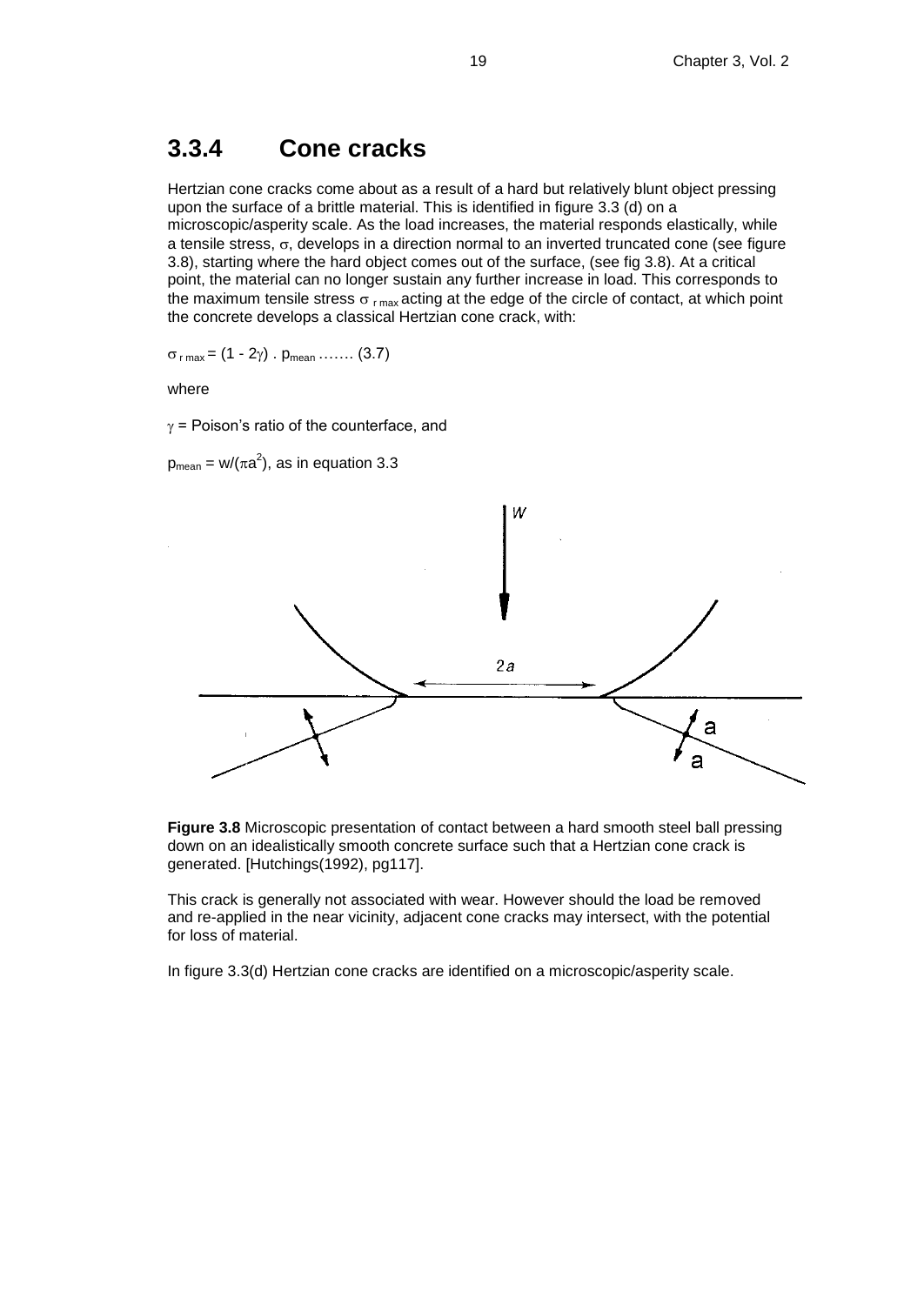## **3.3.5 Lateral cracks**

A very concentrated load such as may be applied by a sharp hard particle pressing down onto the surface of a predominantly brittle material results almost immediately in some plastic densification at the point of application followed by brittle fracture in the form of vertical and horizontal cracks. This process is fully illustrated in figure 3.9. The material affected by the lateral cracks is effectively severed beneath the surface [see figure 3.9(f)] and will easily be removed by subsequent abrasive actions such as scratching/scraping/rubbing.



**Figure 3.9** Crack formation in a brittle material due to indentation with a sharp point. The normal load increases from (a) to (c), and then is progressively reduced from (d) to (f). [Hutchings(1992), pg 151, from Lawn B R and Swain M V, J. Mat. Sci. 10, 113-122, 1975].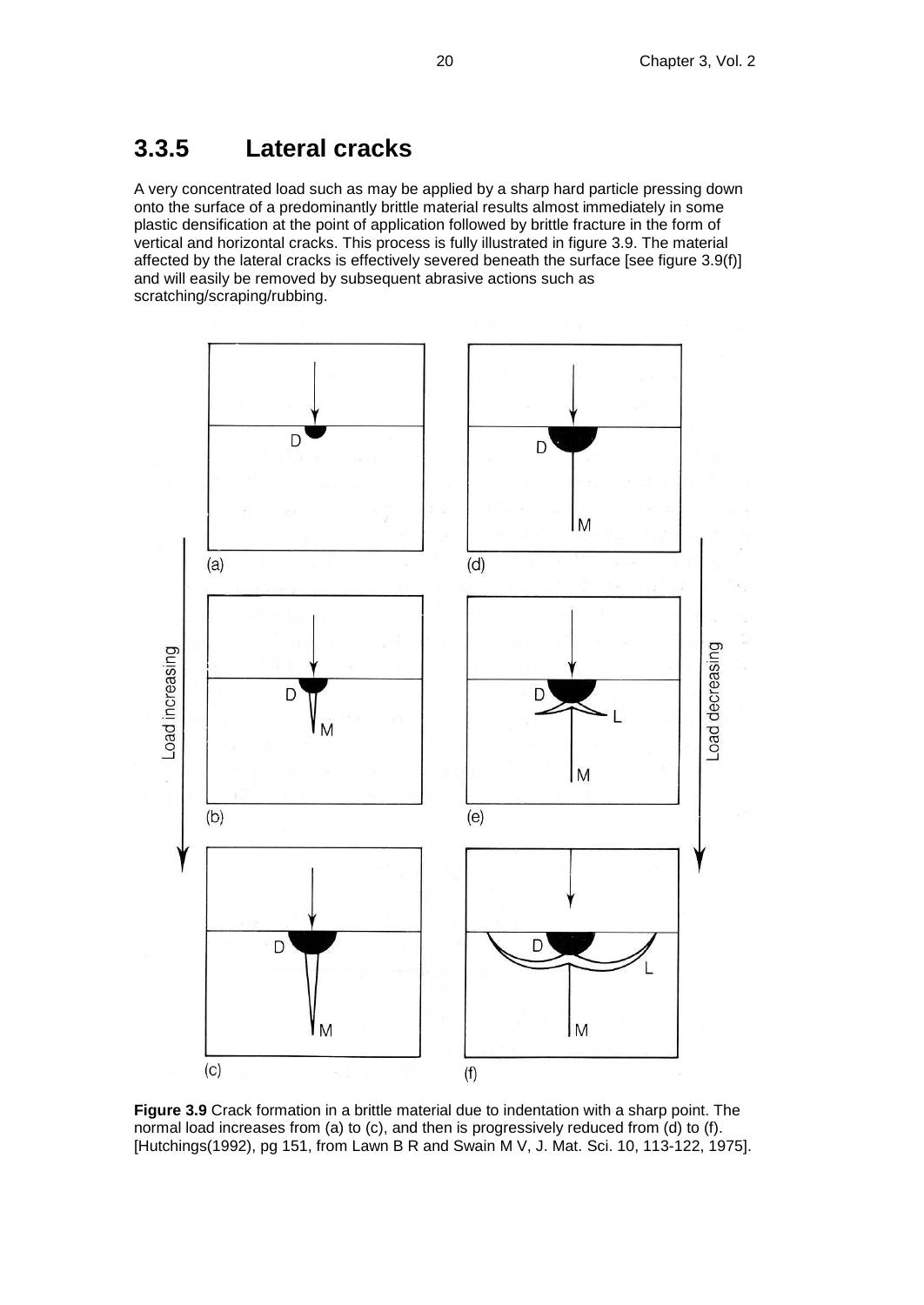The point load in figure 3.9 could be a hard angular grit particle beneath a car tyre or pedestrians shoe.

Figure 3.9 (a) indicates that the intense stresses (shear and hydrostatic compression) are relieved by local plastic deformation/densification, at the point of contact.

Figure 3.9 (b) shows that as the load increases to a critical value, tensile stresses across the vertical mid-plane initiate a median vent crack.

Figure 3.9 (c) indicates the lengthening and widening of the median crack with further increasing load. The zone of plastic deformation/densification has also grown.

Figure 3.9 (d) shows that as unloading begins, the median crack closes, and is then stable, not extending further, and not associated with loss of material.

Figure 3.9 (e) shows that further unloading results in the formation of lateral vent cracks, driven by residual elastic stresses, caused by the relaxation of the deformed material around the region of contact.

Figure 3.9 (f) shows that as unloading is completed, the lateral cracks curve upwards, terminating at the free surface. It is these lateral cracks that are associated with loss of material when subjected to scratching/scraping/rubbing effects.

Brittle materials subject to concentrated loads develop the kind of lateral cracks described above when the load exceeds a critical value, w\*. The value of w\* depends on the fracture toughness of the material, Kc, and on its hardness. According to one theory:

 $w^* \propto (K_o/H)^3.K_c \ldots \ldots$  (3.8)

 $K<sub>c</sub>$  is usually taken to be the mode I plane strain fracture toughness as measured in a bending test.

Given the exponential terms in this relationship it is clear that the resistance to fracture is greatly improved when Kc is increased and conversely greatly reduced when hardness is increased. (This principle was illustrated in figure 3.2).

It may be concluded that a hard sharp object pressed down upon a brittle surface results in lateral cracks beneath the surface. The material above the lateral cracks is effectively severed, resulting in measurable wear. Some hardness should be sacrificed for toughness in brittle materials subject to such loads.

Finally it is also conceivable that lateral cracks may originate from a relatively pointed microscopic asperity, since in this case the applied load makes contact with a very confined area, even if the load it is relatively flat. This is illustrated in figure 3.3(e).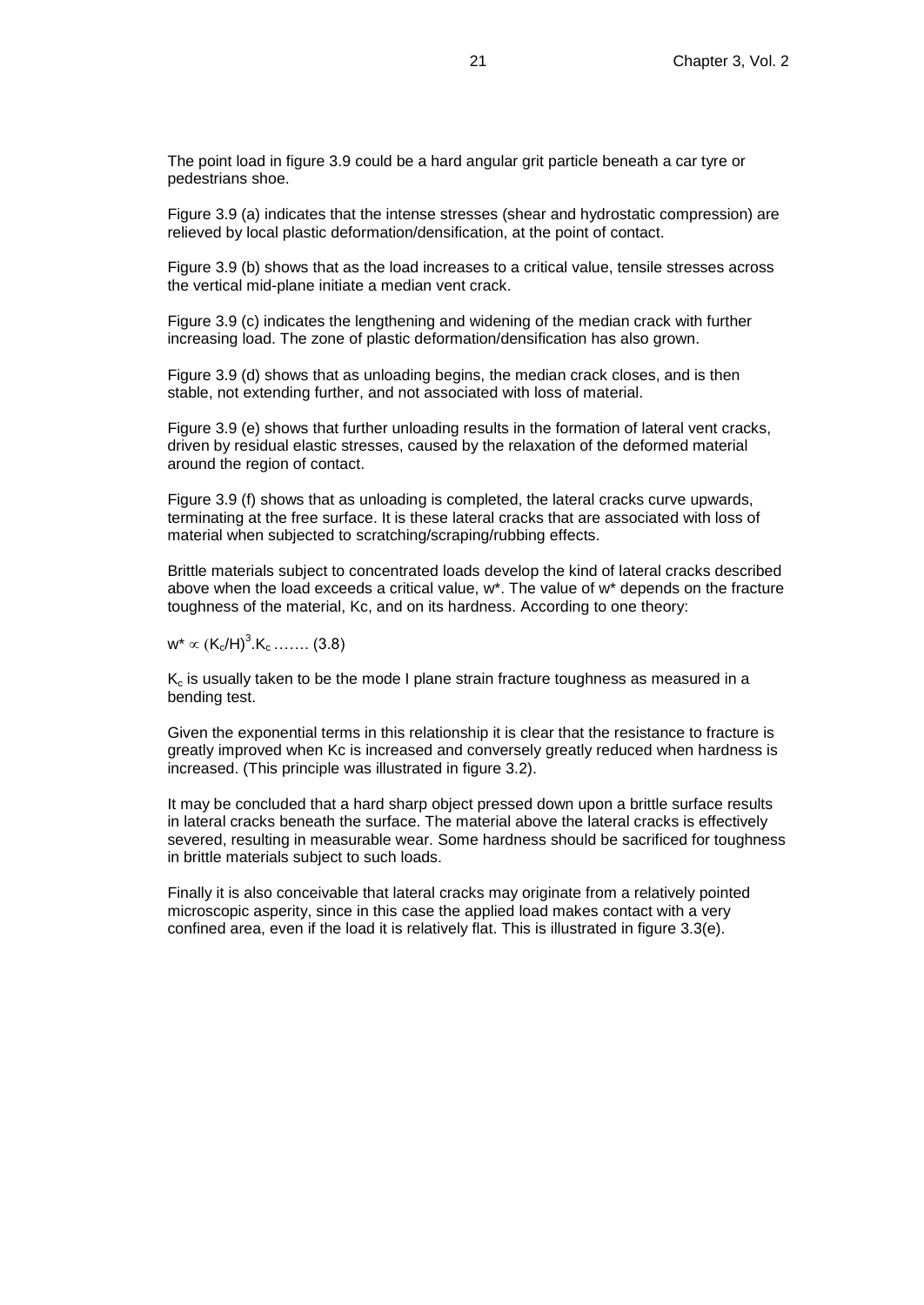## **3.3.6 Axial cracks**

## **3.3.6.1 Introduction**

Various outcomes of surfaces in contact have been discussed above (3.3.1 through 3.3.5), including two types of cracking (3.3.4 and 3.3.5). The focus of the studies was confined almost entirely to surface abrasion wear, which is very relevant, but the work was done on metallic and ceramic materials. This means that some interpretation is required before applying the findings to concrete surfaces. While some of the principles governing abrasion resistance and wear will be universal, others are not applicable.

By way of contrast the theory put forward below is based entirely on the testing of concrete, which is a most satisfactory position, but on the other hand the tests were made using standard concrete specimens subjected to standard compression and tensile tests, so that the findings apply to the bulk rather than surface characteristics of concrete. Nevertheless, it may be argued that a relatively tall and slender asperity in compression may experience the same mode of failure, on a microscopic scale, as a concrete cube or a cylinder that is crushed, particularly if the asperity has a similar aspect ratio. It is also conceivable that localised axial cracks may extend deeper into the concrete, to the subasperity zone, in the case of severe compression, such as may occur when a heavily loaded small steel wheel traverses the surface.

The term '*axial cracking'* is used here to describe cracks that propogate in the direction of the applied load. This consititutes another way that brittle surfaces can crack when subjected to high compressive stresses.

In other words there may be instances where mechanisms pertaining to abrasion are similar to those causing failure in compression or tension specimens. Assuming this is so, then much can be learned from the experimental work done on concrete cylinders, described by Newman(1997a). Some of these findings are reported in section 3.3.6.2 through 3.3.6.5



**Figure 3.10** Fracture model for concrete, [Newman(1997a), pg 4].

Axial cracks are illustrated in figure 3.3 (f) on a microscopic/asperity scale, while macroscopically the cracks would resemble figure 3.11.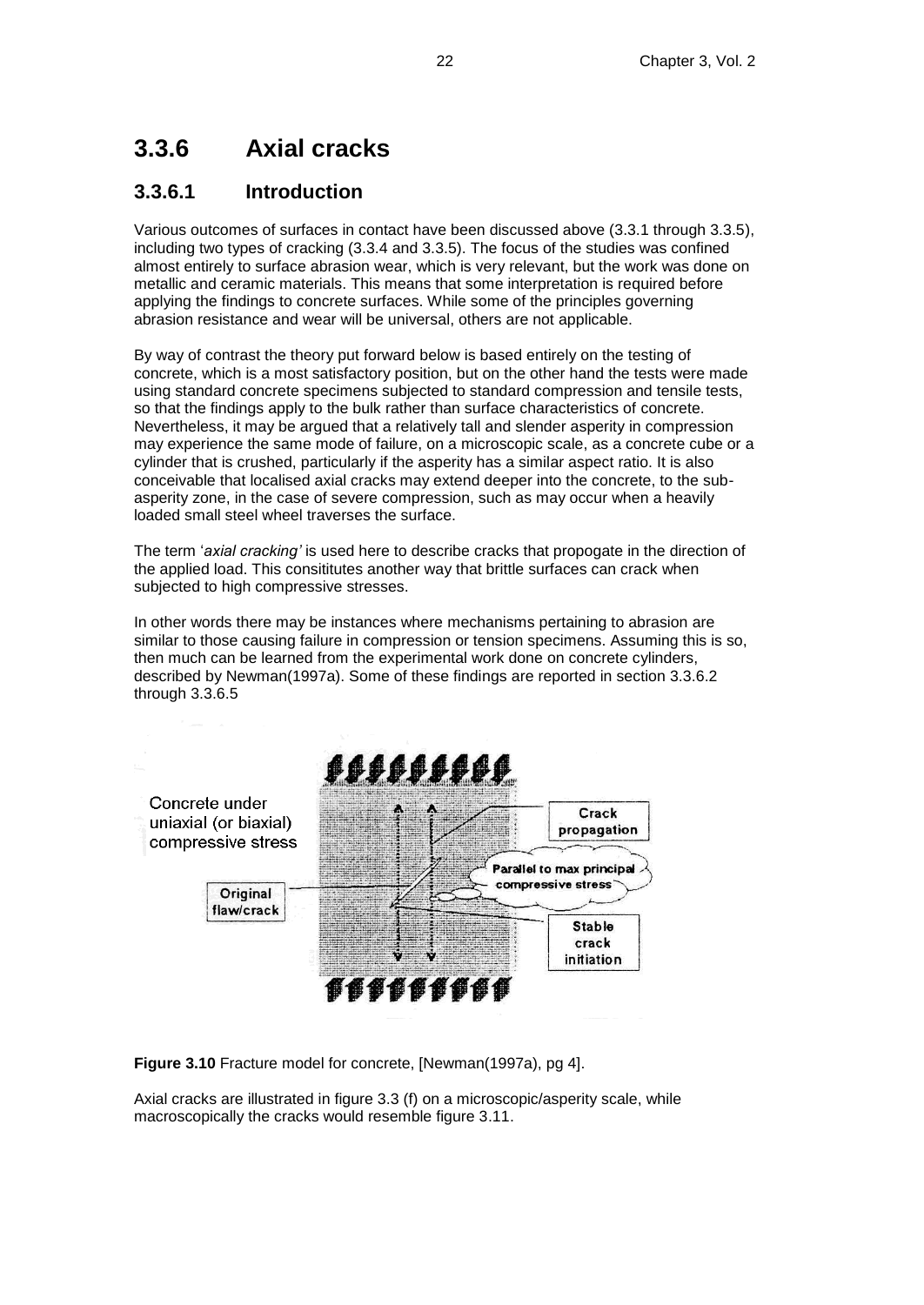

**Figure 3.11** Failure modes in uniaxial compression, [Newman(1997a), pg 8].

Axial cracking begins with crack initiation, followed by crack propagation in line with the direction of the load, as indicated in figure 3.10. The cracks are initially stable, but continue to grow as the load is increased, in line with the direction of the load, eventually becoming self propagating and unstable at constant or even reducing load, leading to failure by shear or dilation as shown in figure 3.11. The process is described in greater detail below because the writer is of the opinion that it contributes significantly to compression related abrasion wear, and a better understanding of the mechanisms of 'axial cracking' will be helpful.

## **3.3.6.2 Crack Initiation and Fracture**

Concrete cubes and cylinders subject to any state of stress can support loads of up to 40 to 60 percent of ultimate without any apparent signs of distress, although the stress strain relationship is not strictly linear and not completely reversible. As the load continues to be increased, soft but distinct noises of internal disruption can he heard until, at about 70 to 90 percent of ultimate, small fissures or cracks appear on the exterior (figure 3.11). These cracks spread and interconnect until, at ultimate load, the specimens are usually completely disrupted and fractured into a large number of pieces. The formation and propagation of small microscopic cracks, or microcracks  $(2 - 5 \mu m)$ , have long been recognized as the causes of fracture and failure of concrete and the reason for the marked non-linearity of the stress-strain curve near ultimate (see figure 3.12).

## **3.3.6.3 Measurements of Crack Initiation and Propagation**

The initiation and proliferation of microcracks produce irrecoverable changes in the internal structure of concrete, including the formation of voids and the dissipation of energy in the form of heat, mechanical vibrations and in the creation of new surfaces.

Various methods have been used to detect the structural changes accompanying crack formation and propagation, including; microscopic and X ray examination of the surface of specimens during loading and of sections cut from specimens after loading; photo-elastic coating; Moire interferometry; strain gauge and deflection readings during loading; measurements of ultrasonic pulse velocity through specimens under load; measurements of acoustic emissions and absorption of acoustic energy; and measurements of electrical resistivity changes of saturated specimens under load.

## **3.3.6.4 The Stages of Cracking in Concrete**

The methods stated above have confirmed the progressive process of crack initiation, multiplication and stable propagation, through to ultimate disruption and failure following unstable crack propagation. These three stages are discussed below and illustrated in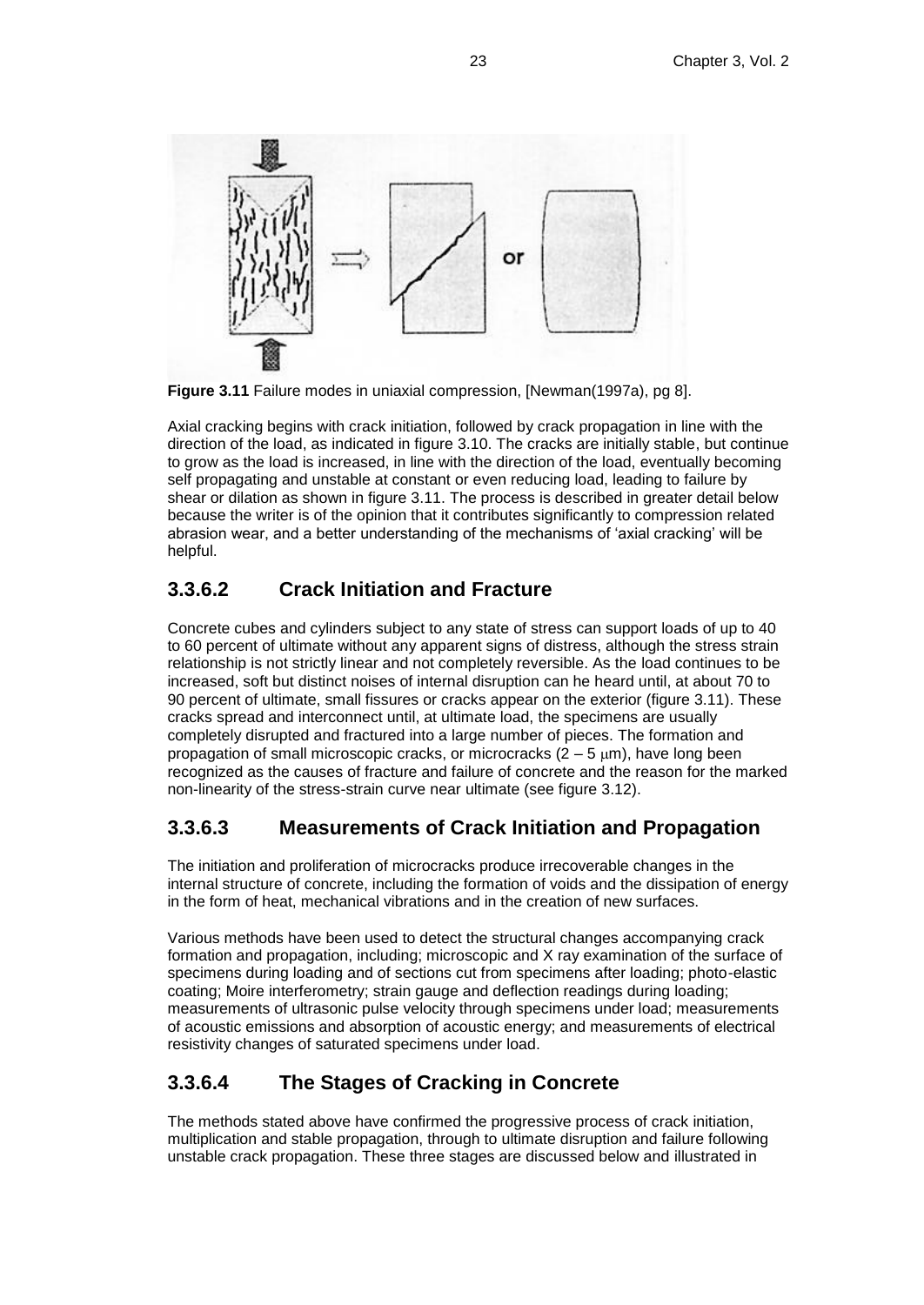



**Figure 3.12** Stages of cracking in concrete under compressive load, [Newman(1997a), pg7].

#### **(a) Stage I - Crack initiation**

Although some discontinuities exist as a result of the compaction process of fresh concrete, the formation of small fissures or microcracks in concrete is due primarily to the strain and stress concentrations resulting from the incompatibility of the elastic moduli of the aggregate and paste components.Furthermore intrinsic volume changes in concrete due to shrinkage or thermal movements can cause strain concentrations and cracking at the aggregate-paste interface, even before loading

Once loading commences it appears that localised cracks are initiated at the microscopic level at isolated points throughout the specimen where the tensile strain concentration is the largest. Their formation relieves the strain concentration and equilibrium is soon restored, the accompanying energy changes and irrecoverable deformation being small. This shows that these cracks are stable and, at this load stage, do not propagate. Owing to the heterophase nature of concrete, there will be a distribution of strain concentrations throughout the specimen at a given applied load. As the applied load is increased during stage I, there will be a more or less continuous multiplication process of stable crack initiation.

#### **(b) Stage II - Stable crack propagation**

During this stage the crack system multiplies and propagates as the applied load is increased, but in a slow stable manner, in the sense that, if loading is stopped and the stress level is maintained at a certain value, crack propagation ceases. Crack initiation (Stage 1) and stable crack propagation (Stage II) clearly overlap and there is a transition phase from one to another which does not occur at any single stress. However, the degree of cracking eventually reaches a more severe level which is easily detectable by acoustic emission, ultrasonic pulse velocity and volume change measurements, and necessarily involves major structural changes.

The extent of the stable crack propagation stage will depend markedly upon the applied state of stress, being very short for 'brittle' fractures under predominantly tensile stress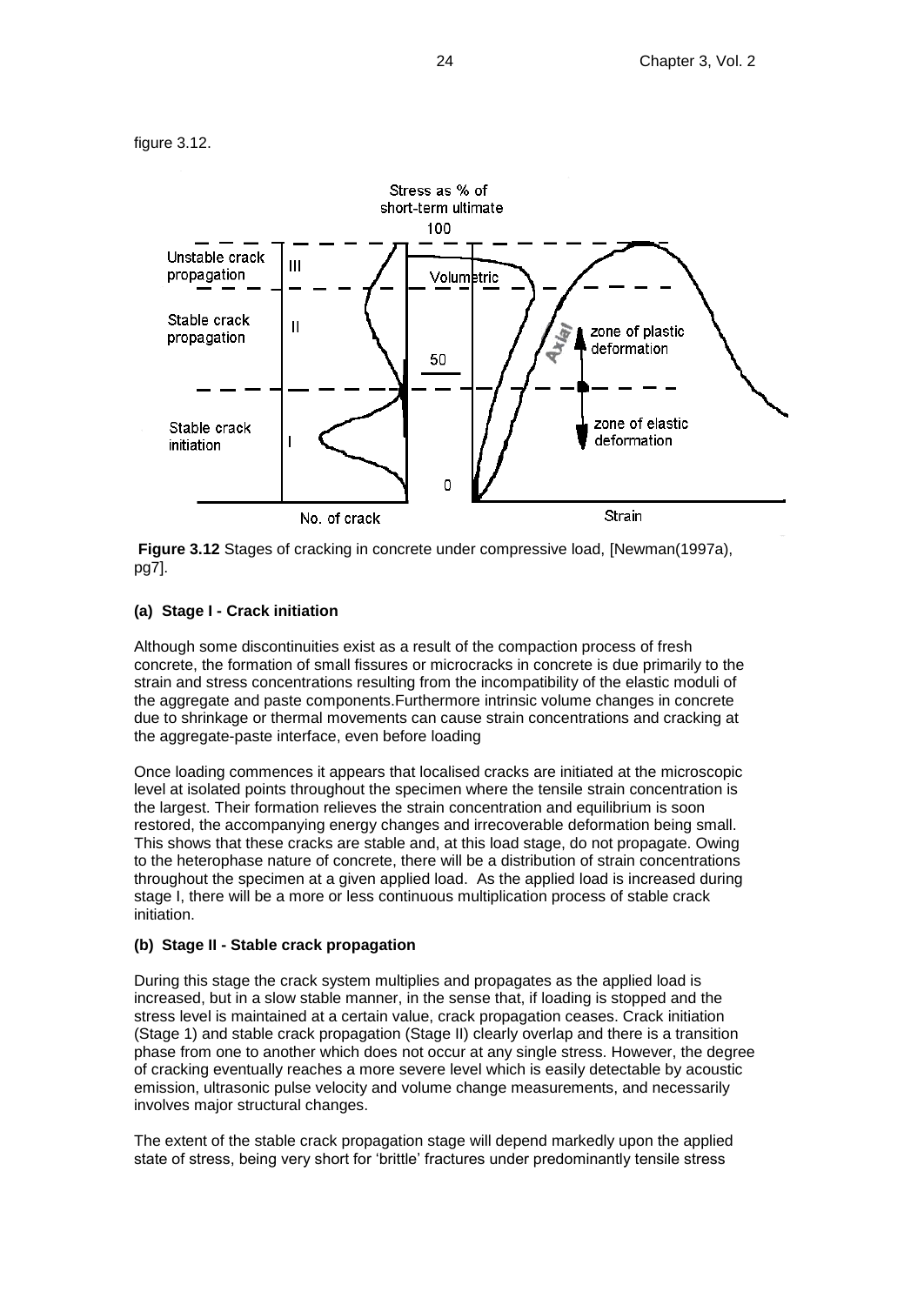states and longer for more 'plastic' fractures under predominantly compressive states of stress.

#### **(c) Stage III - Unstable crack propagation**

This occurs when under the particular system of loading, the crack system has developed to such a stage that it becomes unstable and the release of strain energy is sufficient to make the cracks self propagating at constant or even reducing load until complete disruption and failure occurs. 'Unstable crack propagation' occurs at about 70 to 90 percent of ultimate stress and is reflected in an overall dilation of the structure. The load stage at which this occurs corresponds approximately to the long term strength of concrete.

#### **Relevance to abrasion resistance**

In the context of abrasion in a concrete surface, this stage corresponds to localized crushing, perhaps as a result of stress concentration, as may occur when a loaded forklift with 'solid' tyres goes over an aggregate particle. In its smallest denominator, this form of axial crushing is limited to the microscopic protrusions/asperities of the concrete's surface.

## **3.3.6.5 Mechanisms of Cracking in Concrete**

Concrete is a multiphase material and contains cement paste (unhydrated and hydrated compounds), fluids, aggregates, discontinuities, etc. The overall mechanical and physical properties of such a composite system depend on the volume fractions and properties of the various constituents, as well as upon the mechanisms of interaction, whether mechanical, physical or chemical, between the separate phases.

It follows that in such a system crack propagation paths may occur as follows:

- (i) at the aggregate paste interface
- (ii) in the cement paste or mortar mix
- (iii) in the particles of aggregate

The points of crack initiation will depend upon the relative strength of the cohesive bonds and the local state of stress at these three localities.

Under *uniaxial tensile* states of stress, the fracture path generally runs orthogonal to the maximum tensile stress. For strong natural occurring dense aggregates, the crack path tends to follow the aggregate-paste interface across which the cohesive forces are mostly of the weakly intermolecular van der Waals type. The tensile strength of these concretes is dependent, therefore, mainly on the so-called aggregate-paste tensile bond strength. For tensile states of stress, stable crack propagation (stage II) is of short duration since the cracks propagate very rapidly through the mortar matrix and around the aggregate paste interface. The behaviour is much more unstable under uniaxial tension since cracking tends to reduce the load-carrying area of the specimen. Figure 3.13 indicates that stable crack propagation is indeed short lived, initiating at a microstrain of approximately –70 ( implies tension) with snapping occurring very soon after at a mirostrain of –100. This may be contrasted with the very much greater strains of figure 3.14, for triaxial compression, where the onset of stable crack propagation occurs at 1800 microstrains, failing at 3000 microstrains.

Clearly the axial strain is a function of the tensile stress, (which in turn is a function of the applied load).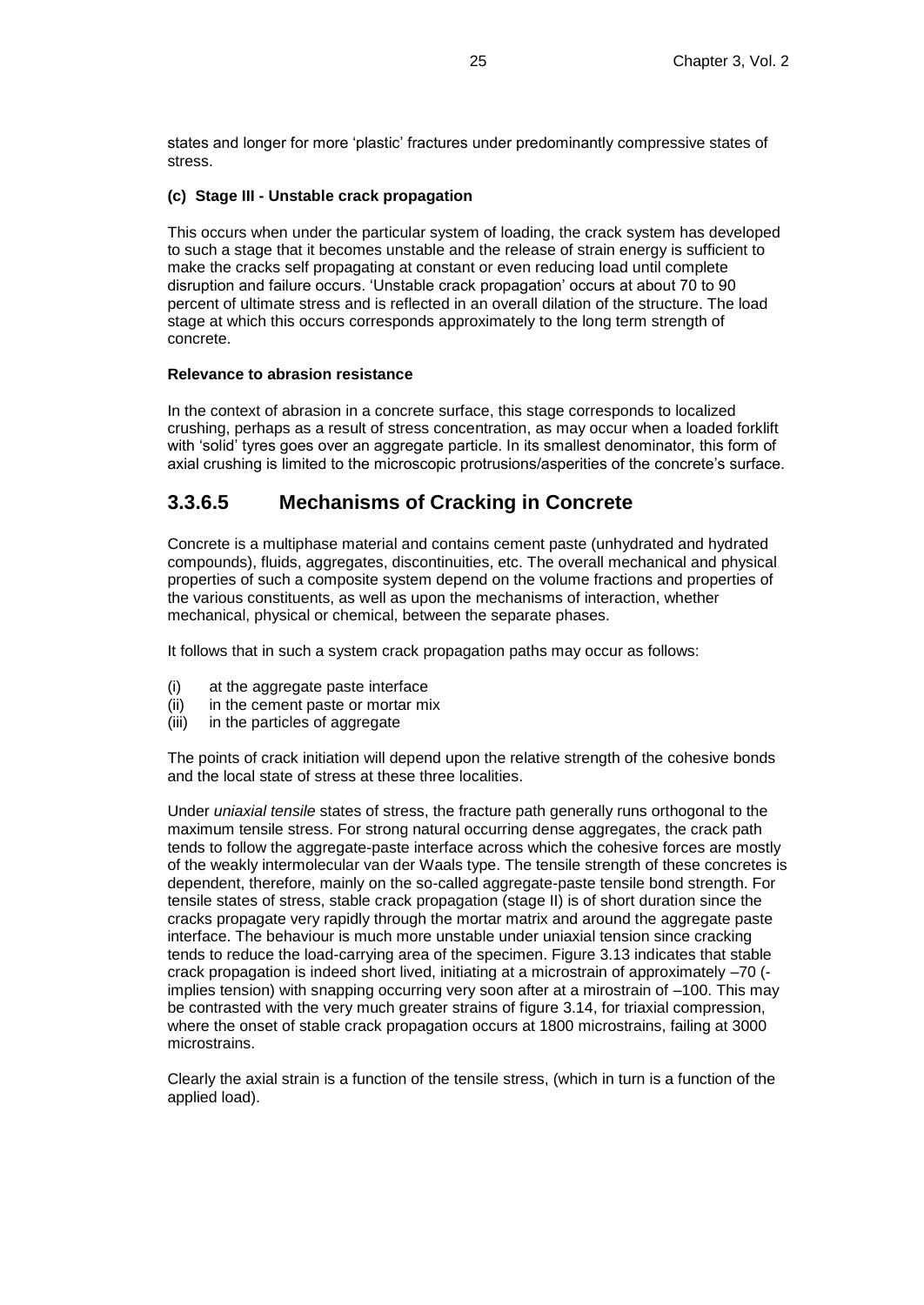

**Figure 3.13** Relationship between axial and lateral strains for uniaxial tension, [Newman(1997a), pg 6].

Under *uniaxial compressive* states of stress evidence suggests that, firstly, stable cracks are initiated in the mortar matrix in line with the direction of applied compression. As the load is increased, the cracks multiply and extend in this same direction, until, in the vicinity of mineral aggregate inclusions, the fracture path divides and travels around, rather than through, the hard particles. (This especially applies to coarse aggregate, which has a relatively low paste aggregate surface ratio). The fracture process is more stable than for uniaxial tension since the loaded area is less influenced by the cracking (compare figures 3.13 and 3.14). This translates into a prolonged 'Stage II – Stable Crack Propagation' phase.

In *triaxial compression* (figure 3.14) the three stages are very similar to uniaxial compression, except that stage 2 is more prolonged with increasing lateral stress. Triaxial compression is even of greater interest than uniaxial compression, since in practice, the compression induced lateral strain (according to Poisson's ratio) is substantially contained by the surrounding concrete.

Clearly the lateral restraint (either at asperity level, or in the bulk concrete) will delay the onset of axial cracks, compared to a body in iniaxial compression that is not confined laterally.



**Figure 3.14** Relationship between axial and lateral strains for triaxial compression, [Newman(1997a), pg 6].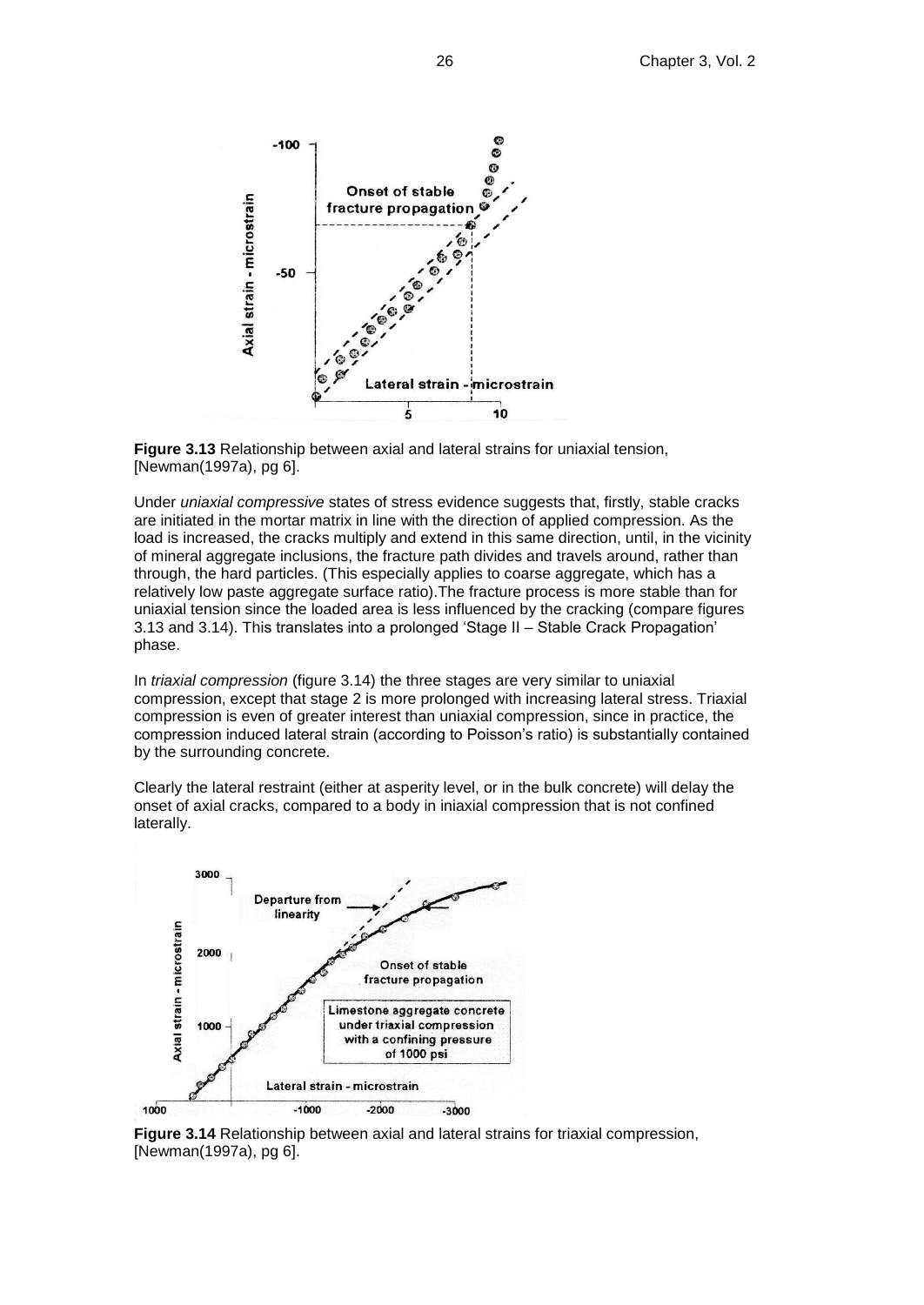### **3.3.6.6 Relationship between State of Stress and Abrasion Resistance**

#### **(a) Uniaxial tension**

If compressive strength can be reduced to the rate at which cracks propagate axially, then clearly the uniaxial tensile strength of the concrete will have a bearing on compressive strength. The same may be said of abrasion wear. Severe abrasion, which amounts to macroscopic growth of axial cracks into the core concrete, and mild abrasion which amounts to microscopic axial cracking in the asperities, will clearly also be related to the uniaxial tensile strength.

In the same way the development of cone and lateral cracks will also be related, if not directly proportional, to the uniaxial tensile strength of the concrete.

#### **(b) Uniaxial compression**

Uniaxial compression is obviously of interest in a study of abrasion-wear induced by a normal load. This is a common occurance, and typical examples are shown in figure 3.23.

In section 2.1, after considering many investigations, it was concluded that abrasion resistance is positively related to the uniaxial compressive strength, providing no special surface conditons apply.

This is logical since a primary mode of abrasion wear is crushing, either at asperity level, or deeper into the core, and therefore uniaxial compression ought to be a very good indicator of abrasion resistance.

Finally it seems reasonable to propose that whereas a 'tall' asperity will fail in uniaxial compression, a 'squat' asperity is more like to fail in a state of triaxial compression. In both cases crushing is accompnied by the formation of axial cracks.

#### **(c) Triaxial compression**

In concrete that has a substancial lateral dimension, such as a concrete floor, the lateral dilation owing to any vertical stresses, will be greatly restricted by Poisson's related lateral compression, and logically this limits the development of axial cracks, and therefore increases abrasion resistance. In this respect segmental paving blocks, are unlikely to develop the same degree of lateral compression, as much of the compression will be dissapated by the perimeter filling sand that has a low modus relative to the elastic modulus of the concrete paver.

The principle of a lateral compressive stress developing in response to a vertical stress (which would have the effect of limiting lateral dilation, and hence axial cracking, and hence abrasion resistance) is also demonstrated by Boussinesq's equasions below.

### **3.3.6.7 Boussinesq's Equations**

In 1885, Boussinesq supplied equations for determining stresses at a point within an ideal mass. These expressions are given in 3.9 through 3.13 [Cernica(1982)].

The equations are based on the assumption that the mass is an *elastic, isotropic, homogeneous, and semi-infinite medium* which extends infinitely in all directions from a level surface.

Although concrete is not homogenous, nor strictly elastic, Boussinesq's equations nevertheless provide a basis for illustrating that in a mass of concrete that may be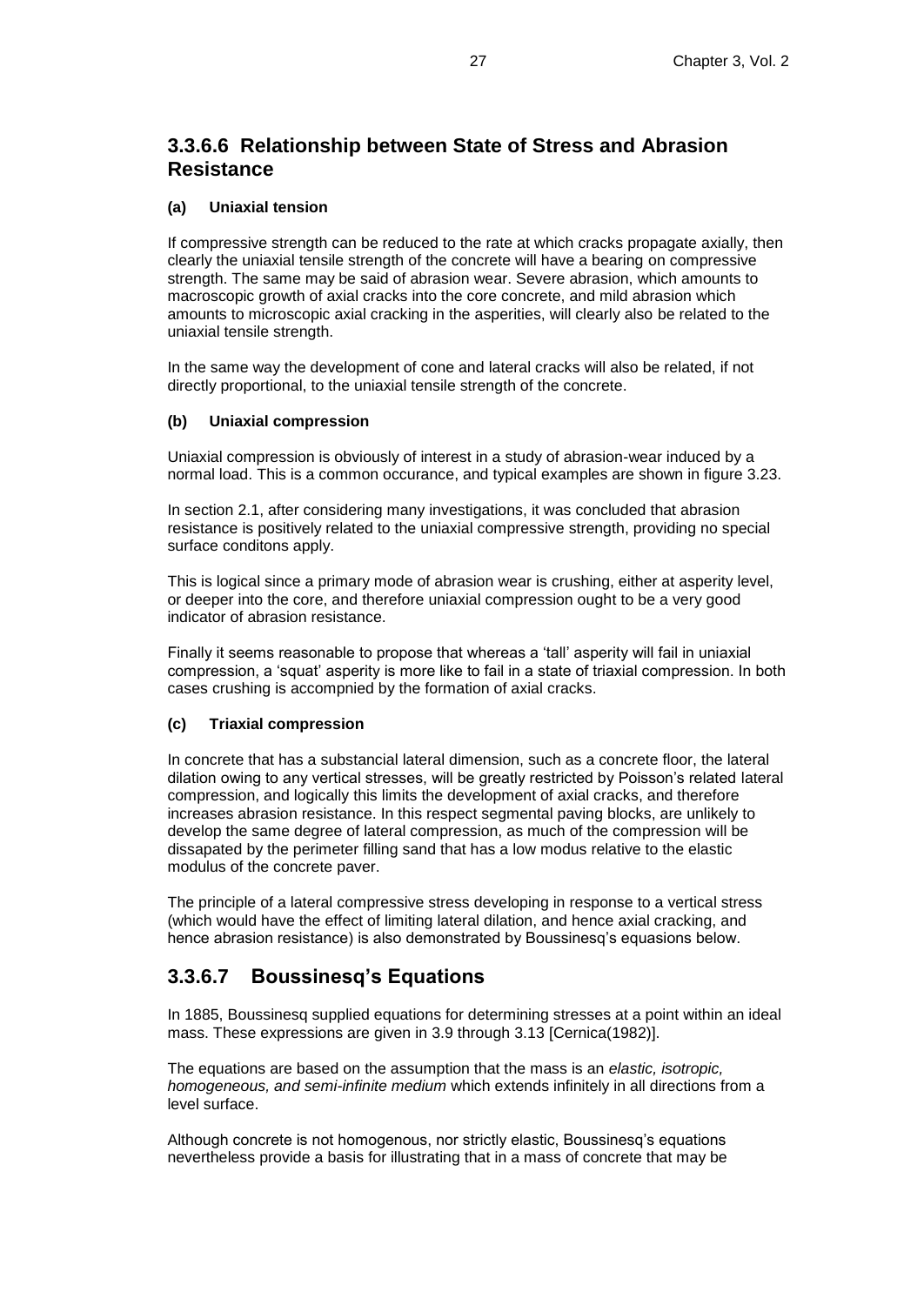considered large relative to the area of a normally applied load, confining *lateral* stresses are set up to resist dilation, and this serves to retard the development of axial cracking.

This principle also applies to abrasive loads, which may be considered either as highly concentrated *point loads* on the one hand, or alternatively as *uniformly distributed loads*. Both these possibilities will be considered.

#### **(a) Boussinesq's equations for a point load**

Surfaces are for example subjected to point loads when a grain of sand is pressed into the surface, typically by a vehicle or pedestrian.

Expressions 3.9 through 3.11 show that both the vertical stress  $\rho_z$  and the horizontal stresses  $\rho_v$ , and  $\rho_x$  acting on a given element are directly proportional to the point load W. The magnitude of these stresses are clearly also very sensitive to the location of the element relative to the point load, as indicated by the distances z, x, y, R in the equations. The symbols z, x, y, W, R,  $\sigma_x$ ,  $\sigma_y$ ,  $\sigma_z$  are also illustrated in figure 3.15 (a)

$$
\sigma_z = \frac{3Wz^3}{2R^5} \quad \dots \dots \quad (3-9)
$$
\n
$$
\sigma_x = \frac{3W}{2\pi} \left\{ \frac{x^2z}{R^5} + \frac{1-2\nu}{3} \left[ \frac{1}{R(R+z)} - \frac{(2R+z)x^2}{R^3(R+z)^2} - \frac{z}{R^3} \right] \right\} \quad \dots \dots \quad (3-10)
$$
\n
$$
\sigma_y = \frac{3W}{2\pi} \left\{ \frac{y^2z}{R^5} + \frac{1-2\nu}{3} \left[ \frac{1}{R(R+z)} - \frac{(2R+z)y^2}{R^3(R+z)^2} - \frac{z}{R^3} \right] \right\} \quad \dots \dots \quad (3-11)
$$



**Figure 3.15 (a)** Stresses on an element subjected to a concentrated load W, (rectangular coordinate notation). [Cernica(1982), pg161].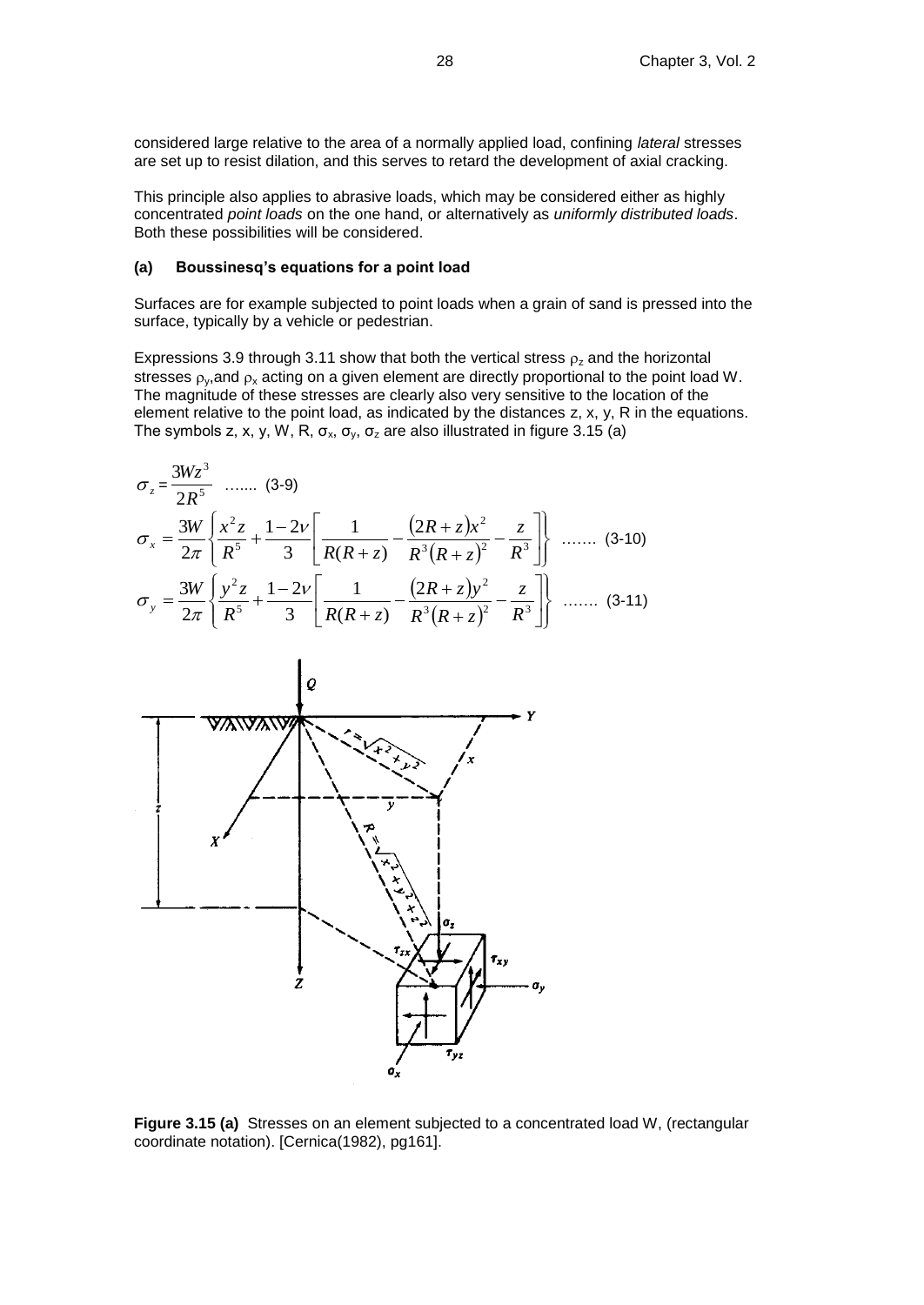The convention indicated in the diagram shows that stresses causing the element to be compressed are possitive, and therefore negative for vice versa (in a given direction).

Finally, as Poisson's ratio,  $\mu$  increases, so do the lateral stesses. This makes sense qualitatively but is not readily discernable from expressions 3.10 and 3.11.

To illustrate the sensitivity of equations 3.9 through 3.11 to the relative location of the element from the point load, differing values have been assigned to x, y, and z in table 3.1, while W and  $V$  have been treated as constants, assumed to be 1 and 0,22 respectively.

| z    | X    | У    | W | R      | $\mathbf{v}$ | Οz                | $\alpha$          | $\sigma$          | $\%_{\sigma x/\sigma z}$ |
|------|------|------|---|--------|--------------|-------------------|-------------------|-------------------|--------------------------|
| mm   | mm   | mm   | N | mm     |              | N/mm <sup>2</sup> | N/mm <sup>2</sup> | N/mm <sup>2</sup> |                          |
| 0.01 | 0    | 0    | 1 | 0.01   | 0.22         | 4772.727          | $-445.455$        | $-445.455$        | -9                       |
| 0.1  | 0    | 0    | 1 | 0.1    | 0.22         | 47.72727          | $-4.45455$        | $-4.45455$        | -9                       |
| 1    | 0    | 0    | 1 | 1      | 0.22         | 0.477273          | $-0.04455$        | $-0.04455$        | -9                       |
| 10   | 0    | 0    | 1 | 10     | 0.22         | 0.004773          | $-0.00045$        | $-0.00045$        | -9                       |
| 100  | 0    | 0    | 1 | 100    | 0.22         | 4.77E-05          | $-4.5E - 06$      | $-4.5E - 06$      | -9                       |
|      |      |      |   |        |              |                   |                   |                   |                          |
| 0.01 | 0.01 | 0.01 | 1 | 0.02   | 0.22         | 306.1706          | 220.4428          | 220.4428          | 72                       |
| 0.1  | 0.1  | 0.1  | 1 | 0.17   | 0.22         | 3.061706          | 2.204428          | 2.204428          | 72                       |
| 1    | 1    | 1    | 1 | 1.73   | 0.22         | 0.030617          | 0.022044          | 0.022044          | 72                       |
| 10   | 10   | 10   | 1 | 17.32  | 0.22         | 0.000306          | 0.00022           | 0.00022           | 72                       |
| 100  | 100  | 100  | 1 | 173.21 | 0.22         | 3.06E-06          | $2.2E-06$         | $2.2E-06$         | 72                       |
|      |      |      |   |        |              |                   |                   |                   |                          |
| 0.01 | 0.02 | 0.02 | 1 | 0.03   | 0.22         | 19.64085          | 62.0651           | 62.0651           | 316                      |
| 0.1  | 0.2  | 0.2  | 1 | 0.3    | 0.22         | 0.196409          | 0.620651          | 0.620651          | 316                      |
| 1    | 2    | 2    | 1 | 3      | 0.22         | 0.001964          | 0.006207          | 0.006207          | 316                      |
| 10   | 20   | 20   | 1 | 30     | 0.22         | 1.96E-05          | $6.21E - 05$      | $6.21E - 05$      | 316                      |
| 100  | 200  | 200  | 1 | 300    | 0.22         | 1.96E-07          | 6.21E-07          | 6.21E-07          | 316                      |

#### **Table 3.1 Boussinesq's Equations as Applied to a Point Load**

The following may be concluded from Table 3.1 and expressions 3.9 through 3.11.

- (i) Considering the case of x and y =0,  $\sigma$ <sub>z</sub> rapidly diminishes with increasing depth, z. From expression 3.9 it is evident that  $\sigma_z$  is effectively proportional to the inverse of the square of the depth, and directly proportional to the applied load,.W. At shallow depths these stresses can be very substantial, even with a nominal point load of 1 N. (The word 'nominal' is perhaps misleading, since in practice the microscopic asperities, which are each assumed to carry 1 N (in this illustration), may be very concentrated. Thus if there are 10 asperities in a mm<sup>2</sup>, then this clearly translates into an average nominal stress of 10 MPa.
- (ii) Still considering the case of x and y = 0,  $\sigma_y$  and  $\sigma_x$  are seen to be negative. This implies that there is a vertical line immediately beneath the point load that is in tension. This is confirmed by figure 3.9, which shows a vertical 'pin' like crack immediately beneath the point load. However, these tensile stresses while very intense at the surface soon dissipate with increasing depth and are seen to be very small by a depth of 1mm. It appears from table 3.1 that  $\sigma_{\mathrm{\textit{x}}}$  is approxiamately 1/10th of  $\sigma_z$ ,regardless of depth, and since concrete is generally considered to have a tensile stress approximately 1/10<sup>th</sup> that of the compressive strength, it is likely the surface at these very shallow depths will fail in compression and tension simultaneously.
- (iii) Conrarywise to (b) above, the lateral stresses acting on elements away from the axis of the point load are possitive in both the x and y directions, and soon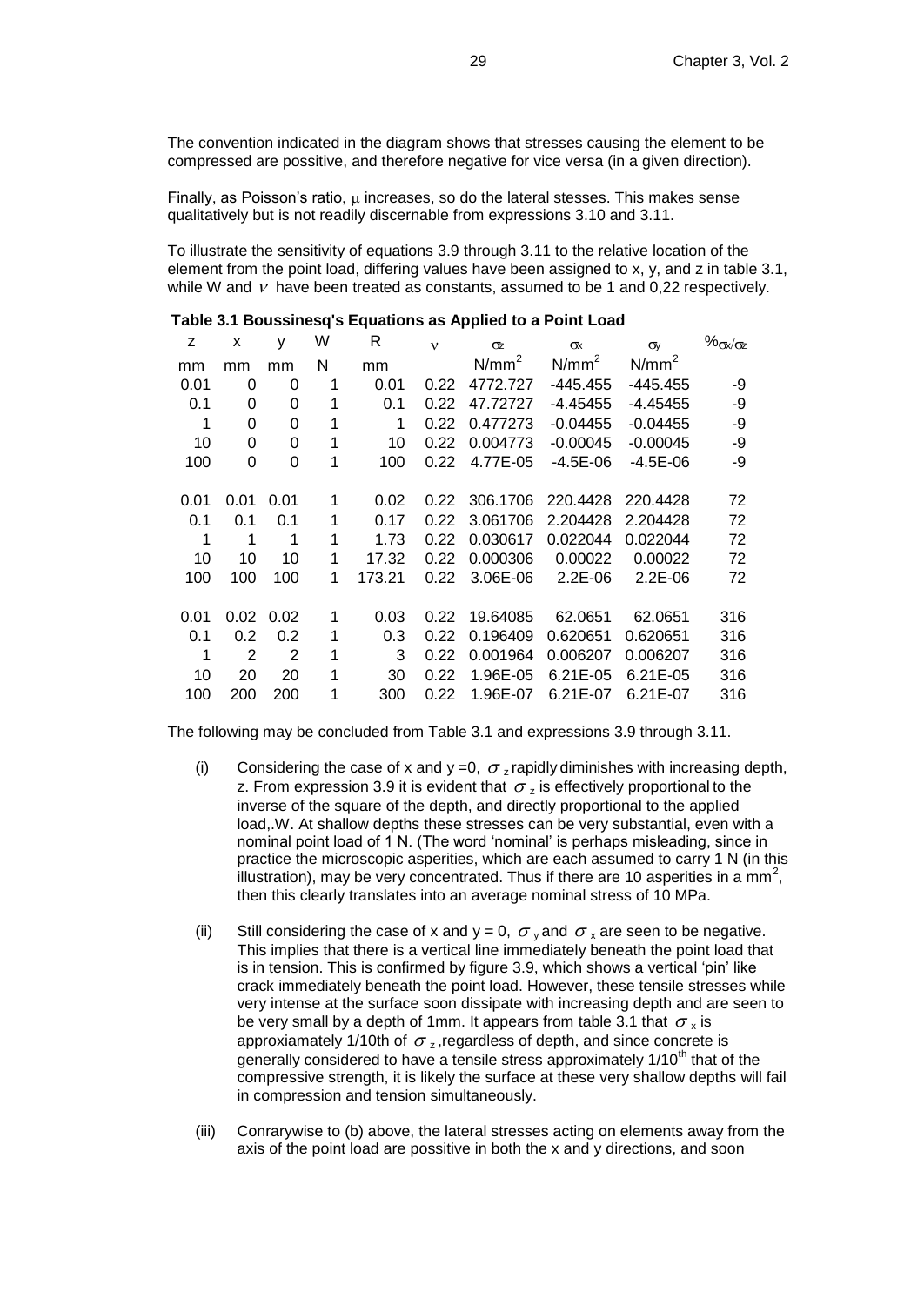become greater than the vertical stess as indicated by the ratio %  $\sigma$   $_{\!\star}$  /  $\sigma$   $_{\mathrm{z}},$  which is greater that 100% by the time x and y are 0,02 mm Thus although  $\sigma_{\textnormal{y}}$  and  $\sigma<sub>x</sub>$  decrease with increasing distance from the axis of the point load, the ratio  $\sigma$   $_{\!\scriptscriptstyle \times}$   $\sigma$   $_{\scriptscriptstyle \rm z}$  rapidly increases.

#### **Sectional summary and conclusion**

It may be concluded that the application of a point load to a concrete surface results in *lateral compression*, and this *will inhibit the development of axial cracks*, other than a 'pin' crack along the axis of the point load.

Even small forces, when acting as a point load, have the ability of cracking the concrete, albeit to a very shallow depth The cumulative effect of this no doubt plays a role in the gradual attrition of the surface under such conditions.

On the other hand, it is also apparent that a distributed load that only makes contact with the tips of microscopic asperities may be regarded as a point load, as far as each affected asperity is concerned, with abrasive effects.

Finally, it may be said, that whereas Boussinesq'a equasions are usually applied to determine stresses in soils, where the zone of investigation often covers a few meters, by using these formuli on a microscopic/millimeter scale it is possible to explain the development of very high tensile stresses very close to the surface, thus accounting for gradual wear with time. Again, using Boussinesq's equasions for concrete rather than soils is justified on the basis that concrete likely better satisfies his initial assumptions, particularly as regards elasticity and isotropicity.

#### **(b) Boussinesq's equations for a uniformly distributed load**

In practice, however, true *point* loads are seldom encountered, unless veiwing the surface microscopically, as considered above. In this case every asperity is potentially the site of a point load. This is not unrealistic, given that true contact between two surfaces will inevitably be at their topmost asperities and the corresponding areas of contact may therefore be very small indeed.

On the other hand, taking more of a macroscopic view, even a grain of sand has a finite bearing area, and may therefore, be considered as applying a *distributed* load.

The simplest case of a distributed load is a uniformly distributed load, such as when a vehicle traverses a clean and smooth surface. (Clearly the corresponding pressure in this case is far less than that occurring under a grain-of-sand)

Boussinesq's equation [see expression (3-9)] can be applied to determine the unit vertical stress on a uniformly loaded *circular* area at any given depth [see figure 15.3(b)]. Thus expression (3-12) defines the vertical stress,  $\sigma_{z_i}$  acting along a central axis and at a depth z below the applied uniformly distributed load, q. Note that q is obtained by dividing the total load by its footing area, i.e. q = Q/ $\pi$  r<sup>2</sup>).

$$
\sigma_z = \frac{3qz^3}{2\pi} \int_0^{2\pi} \int_0^r \frac{\rho \cdot d\beta d\rho}{\left(\rho^2 + z^2\right)^{5/2}} \quad \dots \dots \quad (3-12)
$$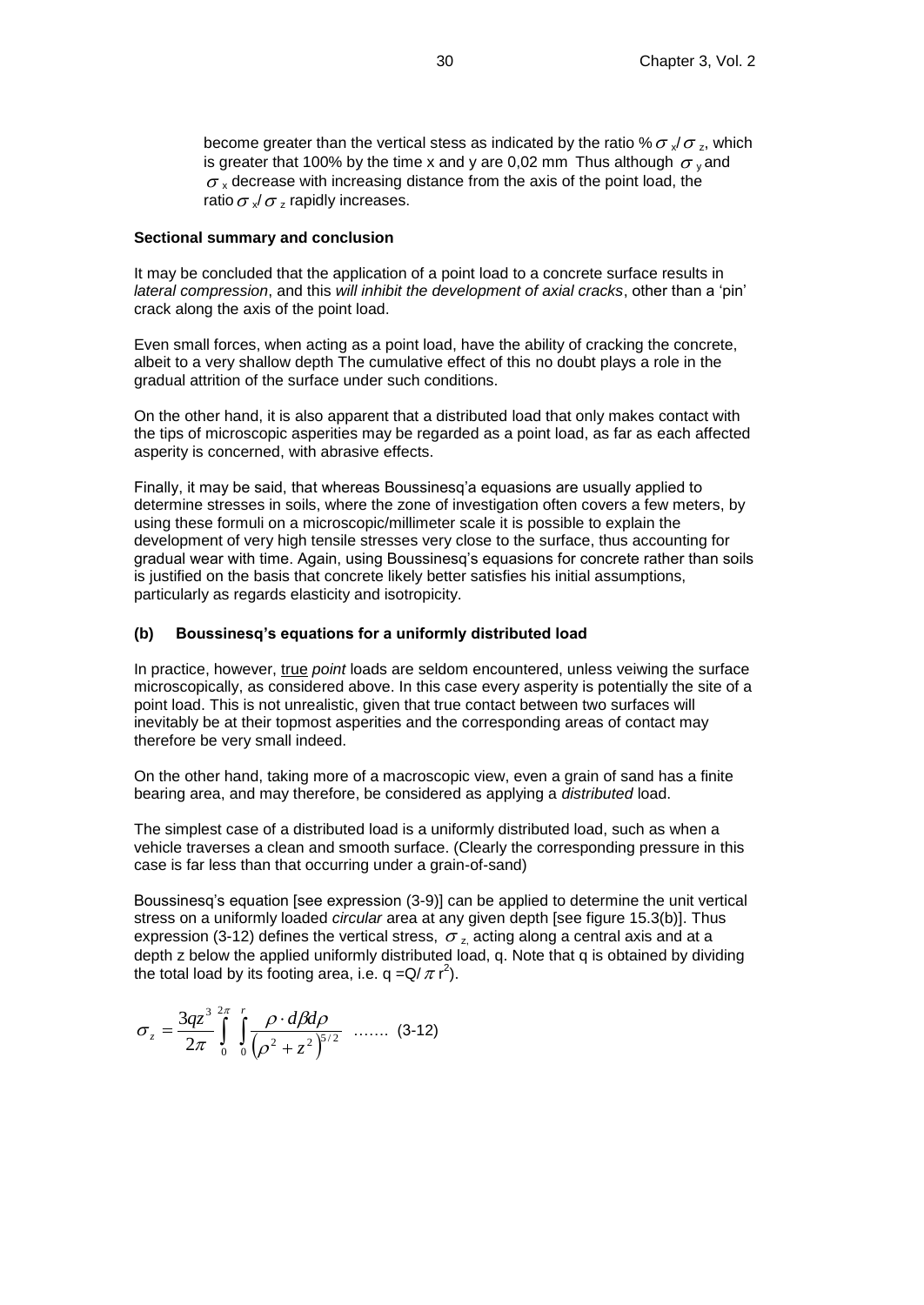

Figure 3.15 (b) Vertical stress under centre of loaded circular area [Cernica(1982), pg176].

Expression 3.12 may be simplified as:

$$
\sigma_z
$$
 = q  $\left[1 - \frac{1}{(r^2/z^2 + 1)^{3/2}}\right]$  ...... 3-13

No formula is given for  $\sigma_{\rm y}$  and  $\sigma_{\rm x}$  , but given the lateral restraint within a large body of material these values may be assumed to be equal to the product of Poisson's ratio and the applied stress, i.e.:

$$
\sigma_{y} = \sigma_{x} = \sigma_{z} \cdot \nu \quad \dots \quad (3-14)
$$

Note that the lateral pressure at the surface is  $v \cdot q$  (substituting 0 for z in exp 3-13 and q for  $\sigma$  <sub>z</sub> in exp 3-14).

Thus  $\sigma_y = \sigma_x = \sigma_z \cdot v$  ....... (3-14a)

Using Poison's ratio in expression (3-14a) may be justified as follows: To satisfy vertical equilibrium, the vertical stress at the surface will be the same as the applied normal stress. This element will strain in a vertical direction, and in so doing attempt to dilate in a lateral direction, the magnitude of the dilation being governed by Poisson's ratio. However, in the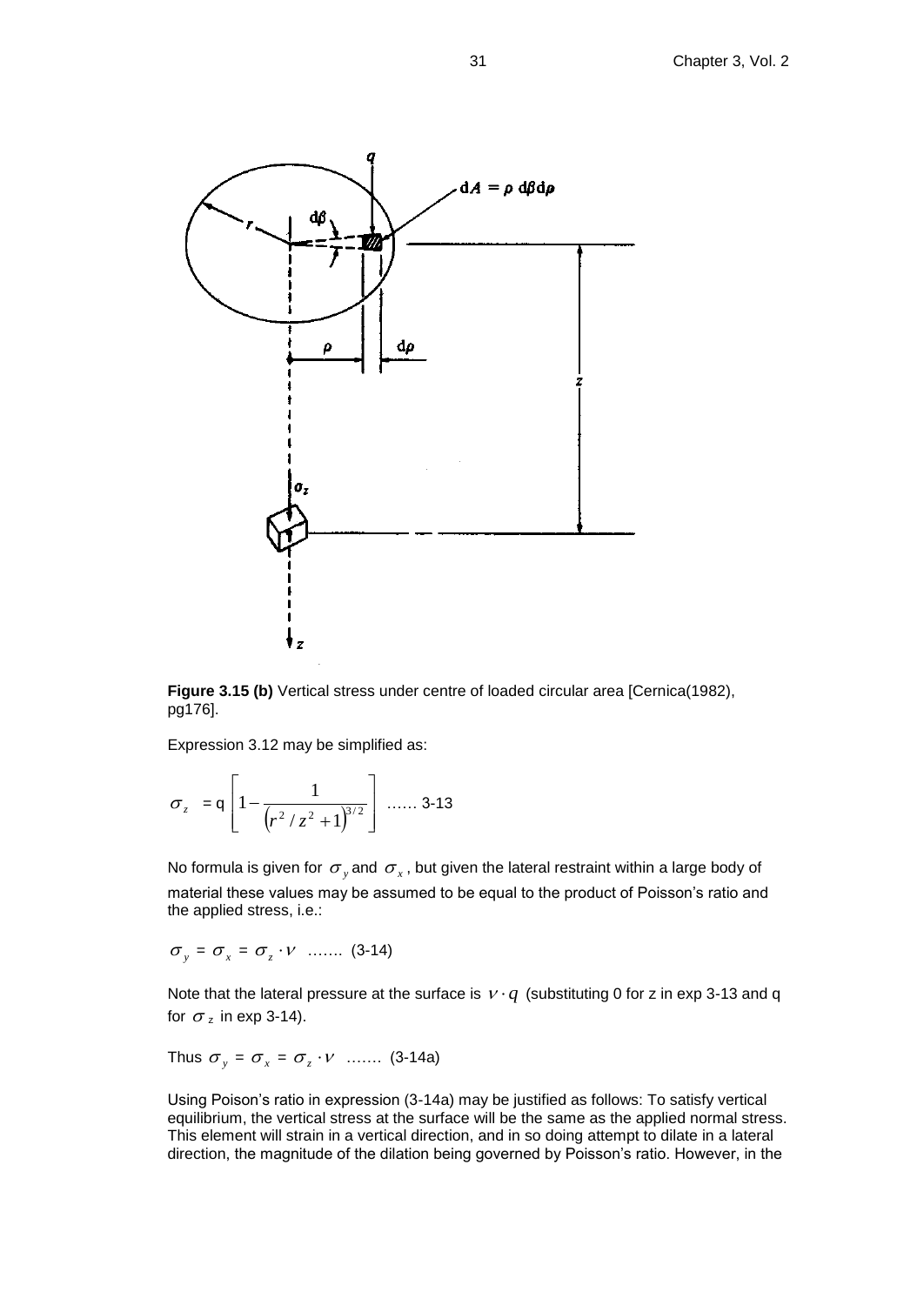case of a uniformly distributed load covering a relatively large area, any lateral strain is prevented by adjacent elements attempting to strain at the same rate but in opposing direction. The extent that the lateral strain is prevented translates into a lateral stress, the magnitude being related to the vertical applied stress by Poison's ratio. Thus for example, a vertical stress of 10MPa would in these circumstances result in a not insignificant lateral stress of 2,2 MPa, if Poisons ratio is 0,22.

As in the case of point loads this lateral compression serves to inhibit axial cracking and thereby abrasion wear. But unlike a point load no 'pin' cracking accompanies the process, as the whole area below the footing is in a state of lateral compression.

### **3.3.6.8 Sectional Summary and conclusion**

Section 3.3.6 may be concluded by stating that the vertical compressive stresses associated with abrasive loads may result in 'axial' cracks developing that propagate in the direction of the maximum principal compressive stress. In this process the concrete dilates laterally. However concrete floors, as opposed to concrete test cylinders, are substantially constrained in the lateral direction. Therefore the imposition of a vertical stress on a body of concrete that has minimal scope for lateral strain, particularly where the load is distributed over an appreciable area, results in lateral compressive stresses being set up that substantially restrain 'axial' cracks (and thus also abrasion).

Having said this cracking may still occur in certain situations, and this will clearly be a function of the magnitude of the vertical applied stress and consequent axial and lateral strains. Accordingly it may be said that:

- A sufficiently large vertical stress will induce axial cracking regardless of lateral confinement.
- The onset of axial cracks occurs at a higher stress where there is full lateral confinement relative to no confinement.
- Point loads may be so concentrated that the vertical stress is extremely high, resulting in surface crushing/cracking at *very* shallow depths e.g.0.01mm, but by 0,1mm the stress is substantially dissipated.

In the case of 'mild' abrasion these cracks will be substantially restricted to the surface asperities, leading to slight wear, whereas with 'severe' abrasion, cracks may penetrate into the 'core' zone, and the rate of abrasion wear will be much greater.

Recommendation: Further research into the extent that lateral compression limits abrasion resistance by reducing axial cracking in concrete slabs is recommended.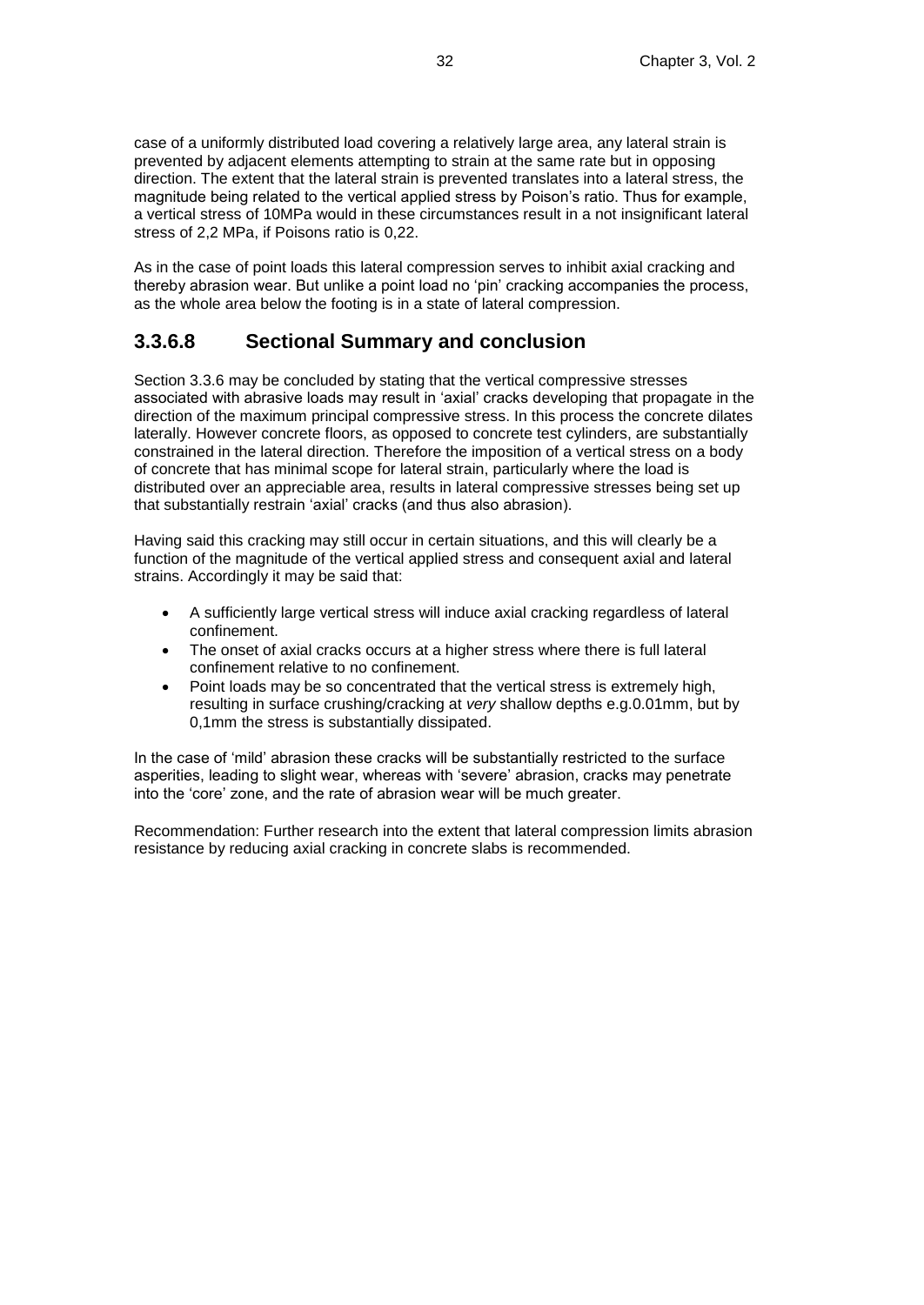## **3.3.7 Hard Particle Effect**

Figure 3.3 (g) indicates a hard particle trapped between a load and the concrete surface. This has the potential of greatly increasing the stress, leading to any of the forms of cracking described in 3.3.4 through 3.3.6. On the other hand the stress intensity may be less, depending on the load and the contact area of the hard particle, resulting in either elastic or plastic deformation. Some adhesion is also possible. It may therefore be said that hard particles between load and counterface may result in any of the surface contacts described in figure 3.3.

Hard particle effect is probably the most important of all in terms of abrasion wear on concrete surfaces. Without this effect abrasion would mostly be limited to the effects of relatively soft footwear and tyres, resulting in elastic deformation mostly, and wear would be virtually nil.

Hard particles may be introduced to the surface in a number of ways; from construction vehicles losing coarse or fine aggregate leaking from their tail gates; from aggregate that is loosened out of an existing surface; wind blown sand and dust, surely the most common source.

Large hard particles have the ability to lift the load, and consequently take on a greater percentage of the load, relative to small particles. In contrast a few sand particles beneath a rubber tyre do not have the effect of raising the level of the axle, the flexible rubber merely covering the particle. Large particles are therefore more severe stress concentrators.

Although sand particles do not generally raise the level of the axle, they still have the potential to apply a considerable stress to the surface. The rubber in effect domes over the sand particle, and in stretching results in a tensile force that has a downward vertical component that forces the particle into the surface. This is in addition to the normal pressure of the tyre on the particle. This effect is illustrated in figure 3.16.



**Figure 3.16** Tension dome effect, where a rubber tyre covers a sand particle. This has the effect of magnifying the compression between sand and surface.